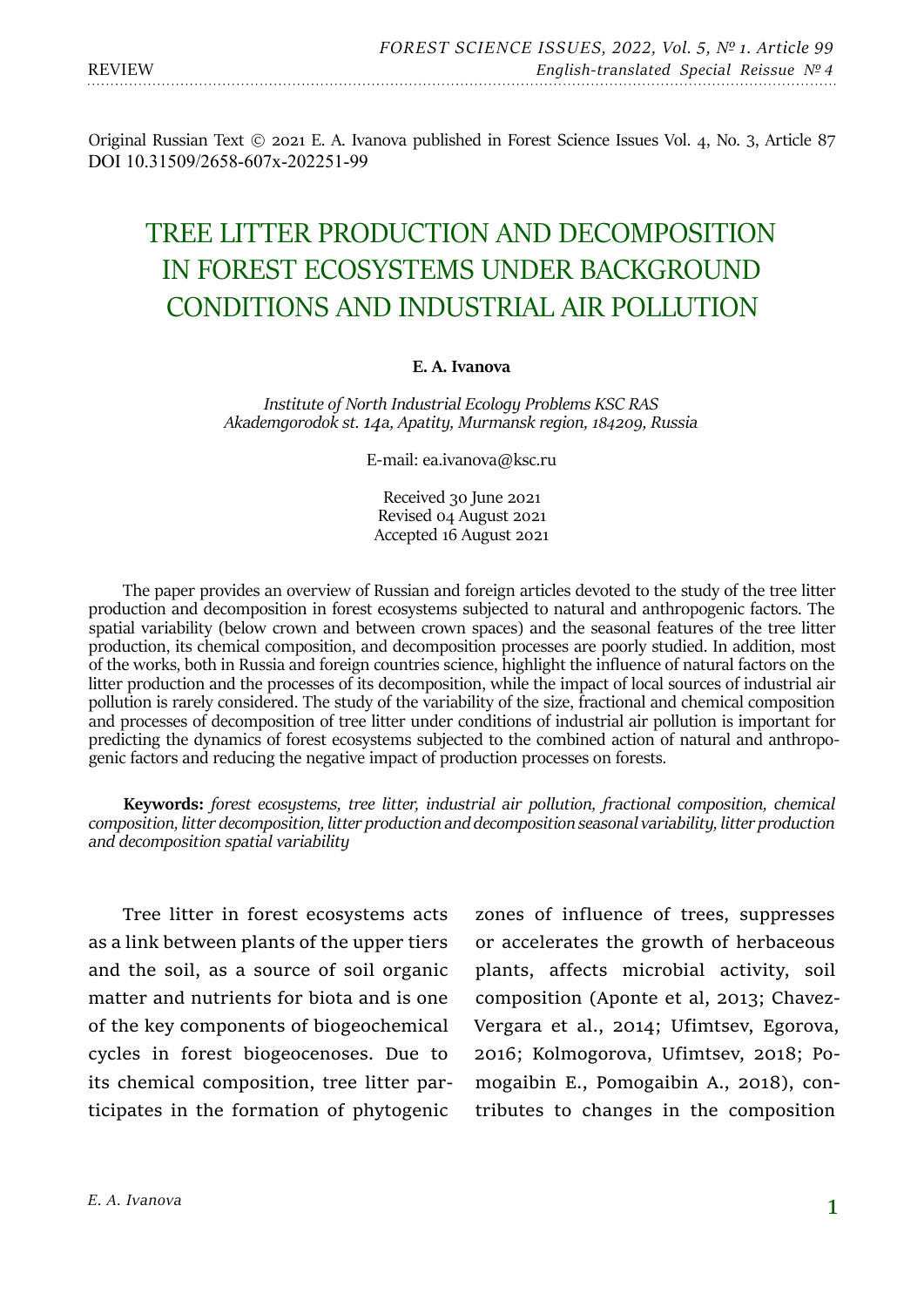and abundance of soil microorganisms and invertebrates during the decomposition (Rakhleeva et al., 2011). Removal of leaf litter reduces the biological activity of the upper soil horizons, depletes the forest ecosystem of mineral nutrients, slows tree growth, and reduces soil respiration (Sayer, 2005; Xu et al., 2013; Ivanova et al., 2015), whereas addition of leaf litter reduces the temperature amplitude in the soil, increases nitrogen and aluminium availability (Loydi et al., 2014) and promotes higher methane production rates (Yavitt, Williams, 2015). The adding of litter in tropical forests increased the input of nitrogen and phosphorus into the soil (Wood et al., 2009), increased the concentration of nitrates and the stocks of inorganic nitrogen in the soil (Sayer, Tanner, 2010). The forest floor formed from undecomposed plant litter acts as a physical barrier to the emergence of shoots in species with small seeds, promotes the emergence and establishment of large-seeded species, maintains a microclimate favourable for herbivores and pathogens, acting as their habitat (Sayer, 2005; Dupuy, Chazdon, 2008).

Quantitative and qualitative characteristics of tree litter are of practical interest for assessing the level of radiation pollution (Bondareva, Rubailo, 2016; Komissarov, Ogura, 2017), fire danger based on the accumulation of combustible materials (Arkhipov, 2014; Sobachkin et al., 2017), accumulation of heavy metals by tree plants in urbanized areas (Kopylova, 2012). The use of tree litter debris, mostly coniferous or foliar, as a source of cellulose (Danilova, Stepanova, 2017), sorption material (Alekseeva, Stepanova, 2015; Silaicheva, Stepanova, 2016; Shaimardanova et al., 2017; Sverguzova et al., 2017), calcium fertilizer (Petrochenko et al., 2015) is being actively investigated. In mathematical studies, data on the input and decomposition of plant litter are used to form models for estimating the participation of litter in the biological cycle, the relationship with atmospheric  $CO<sub>2</sub>$  and climate (Brovkin et al., 2012; Mironenko, 2017). In particular, data on the foliar litter dynamics of evergreen tropical forests in Panama, French Guiana, and Brazil were used to modify a global terrestrial ecosystem model to allow a more accurate estimate of gross primary productivity (De Weirdt et al., 2012). The elemental composition of tree litter is of interest for understanding the patterns of element cycles and soil formation (Meier et al., 2005; Wood et al., 2006; Wood et al., 2009; Vesterdal et al., 2012; Osipov, 2017).

The parameters of tree litter are studied mainly in background conditions, unaffected by industrial air pollution from large industrial plants or thermal power plants. Air pollution is known to cause degradation of forest ecosystems, changes in forest stand structure: death of conifers and their replacement by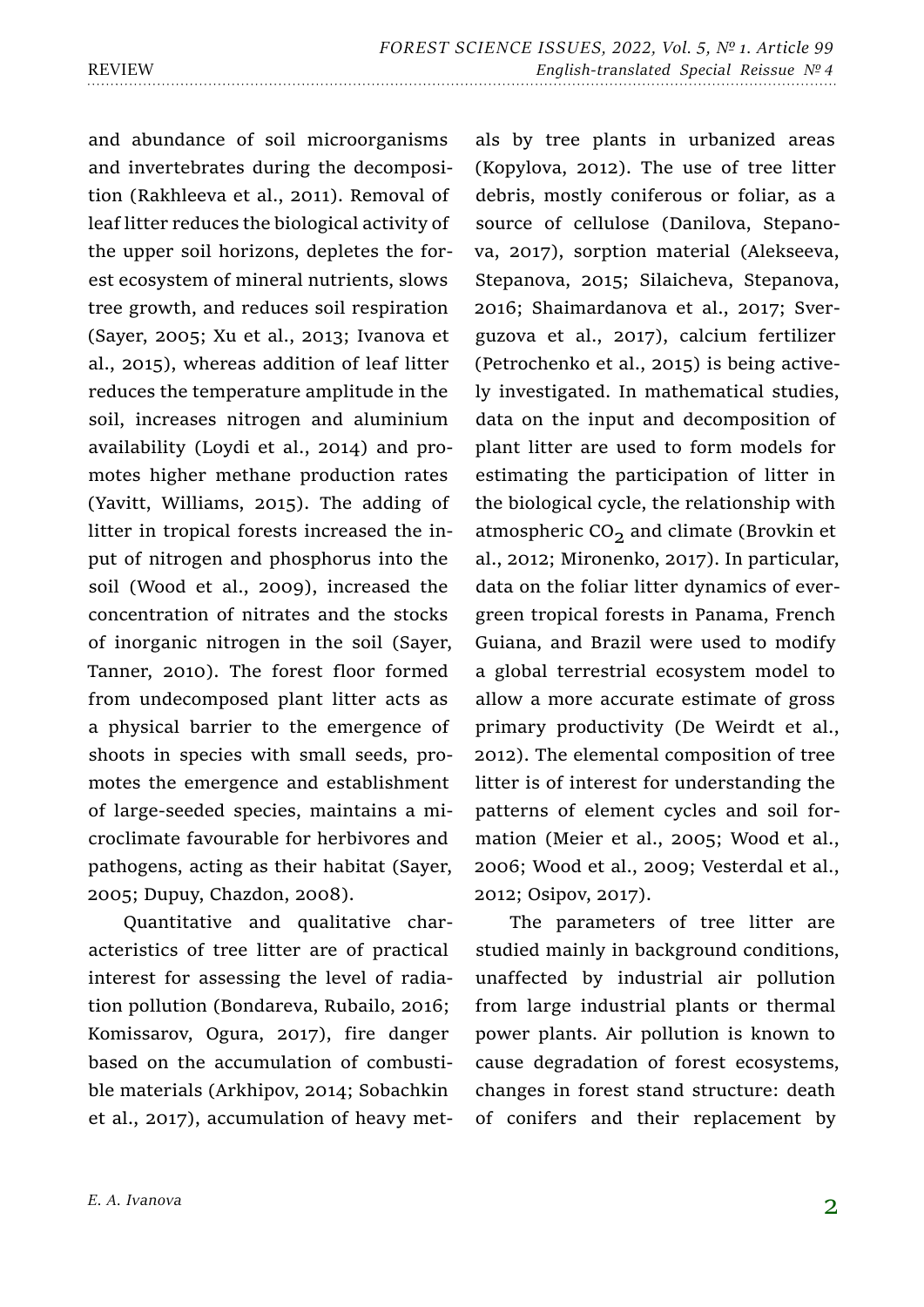small-leaved species (Chernenkova et al., 2016), reduction of species diversity and adaptability of plant communities, death of mosses and lichens (Salemaa et al., 2004; Hale, Robertson, 2016). Acid-forming substances and heavy metals — components of emissions — cause damage to assimilating organs of coniferous woody plants (Lukina, Nikonov, 1998; Yarmishko, Lyanguzova, 2013), reduced life span of fir-needles (Lamppu, Huttunen, 2003), almost no seed production of trees and shrubs (Tsvetkov V., Tsvetkov I. 2012). At the same time, a decrease in the activity of soil microorganisms and changes in the number of micromycetes and soil invertebrates is observed in forest ecosystems, resulting in slower decomposition of organic matter and increased thickness of forest floor (Nieminen et al., 1999; Zenkova, 2000; Polyanskaya et al., 2001; Nikonov et al., 2001; Fomicheva et al., 2006; Lukina et al., 2008; Vorobeichik and Pishchulin, 2009, 2016). The accumulation of Cu and Ni in forest soils near metallurgical plants leads to a deficit of basic cations (exchangeable Ca, Mg, K) in the organic layer (Derome, Lindroos, 1998). Even when the technogenic load is reduced, the death of the stand continues (Vorobeichik et al., 2014), the value of radial growth of trees in the pollution zone remains significantly lower than the control and background values (Chernenkova et al., 2012). In the vicinity of the Severonickel Combine, coniferous for-

ests remain in a critical condition despite a reduction in emissions (Chernenkova et al., 2011; Lyanguzova et al., 2018). In this regard, the study of the processes of formation and decomposition of tree litter, as one of the key links in biogeochemical cycles, is of particular interest for understanding the dynamics of the functioning of forest ecosystems under changing man-induced loads.

The aim of this paper is to review the current state of research on the formation and decomposition of tree litter in forest ecosystems.

# **METHODOLOGICAL APPROACHES TO THE STUDY OF THE CHARACTERISTICS OF TREE LITTER AND ITS DECOMPOSITION PROCESSES**

International Co-operative Programme on Assessment and Monitoring of Air Pollution Effects on Forests (ICP Forests) has developed a detailed toolkit for participants on tree litter sampling and analysis (Ukonmaanaho et al., 2016). The translated guidelines for integrated monitoring, including the methods of the ICP Forests programme, provide recommendations for both the selection of litter and the assessment of decomposition rate (Guide…, 2013). Major works analyse the methods and results of various experiments in boreal and low-disturbed forests (Berg, McClaugherty, 2008) and describe the most common and specific methods (ecological, chemical, microbio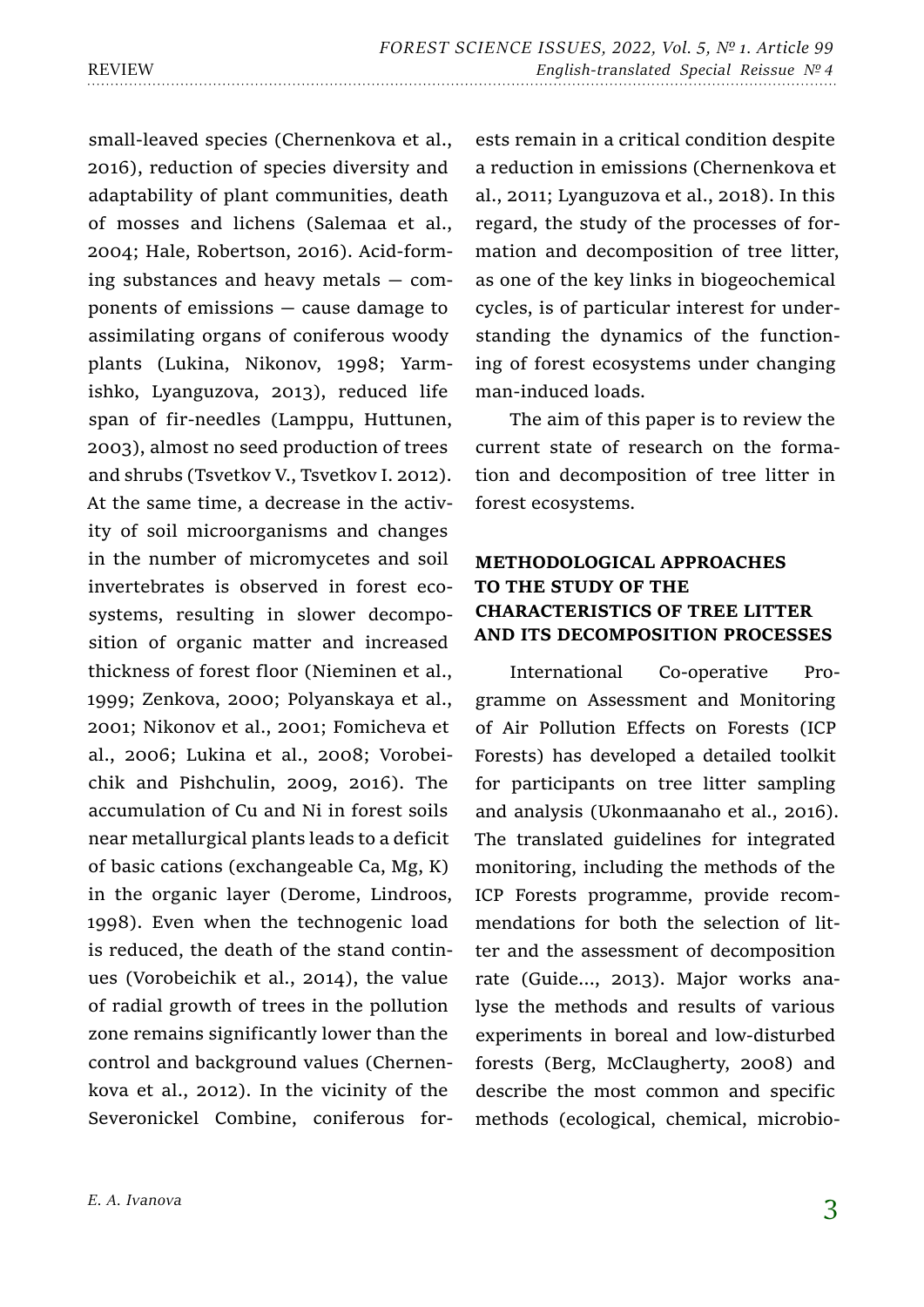logical, etc.) for studying plant litter decomposition processes comprehensively (Methods..., 2005). Study of the literature showed that field research methods vary considerably, depending on the climatic features of the area, the composition of the stand and the research objectives.

A number of modern papers present already known and proven methods for the sampling of tree litter. The most commonly used litter traps are box (preferably with a mesh bottom for water drainage) and collecting funnel located 1–1.5 m above

the ground. For sampling the material directly from the ground surface, templates of different sizes are used (Table). In addition, litter is sometimes collected from the surface and without the use of a template from survey plots (Boldeskul et al., 2015; Ufimtsev, Egorova, 2016; Kolmogorova, Ufimtsev, 2018). Preston et al. (2006) simultaneously used different designs for collecting litter: plastic containers 27.3 cm in diameter and 30 cm high with a mesh bottom and 1 m2 square nets laid on the forest floor to capture the branches.

| Design     | <b>Size</b>                | Samples                                                                                                                                           |
|------------|----------------------------|---------------------------------------------------------------------------------------------------------------------------------------------------|
| <b>Box</b> | $0.98 \text{ m}^2$         | Bazilevich et al., 1978<br>Bryanin, Abramova, 2017<br>Abramova et al., 2018                                                                       |
|            | $1 \text{ m}^2$            | Rodin et al., 1967<br>Ermakova, 2009<br>Boev et al., 2018                                                                                         |
|            | $50 \times 50$ cm          | Likhanova, 2014<br>Osipov, $2017$<br>Yusupov et al., 1995                                                                                         |
|            | $80 \times 80$ cm          | Kopáček et al., 2010                                                                                                                              |
| Funnel     | $0.2 - 0.5$ m <sup>2</sup> | Ukonmaanaho et al., 2008<br>Kouki, Hokkanen, 1992<br>Jonczak, Parzych, 2014<br>Berg et al., 1999<br>Stojnić et al., 2019<br>Ivanova, Lukina, 2017 |
| Template   | $0.031 \text{ m}^2$        | Reshetnikova, 2011<br>Vedrova, Reshetnikova, 2014                                                                                                 |
|            | 100 × 100 CM               | Bessonova et al., 2017                                                                                                                            |
|            | $0.25 \text{ m}^2$         | Nakazato et al., 2021                                                                                                                             |

**Table.** Examples of the most commonly used types of tree litter collection equipment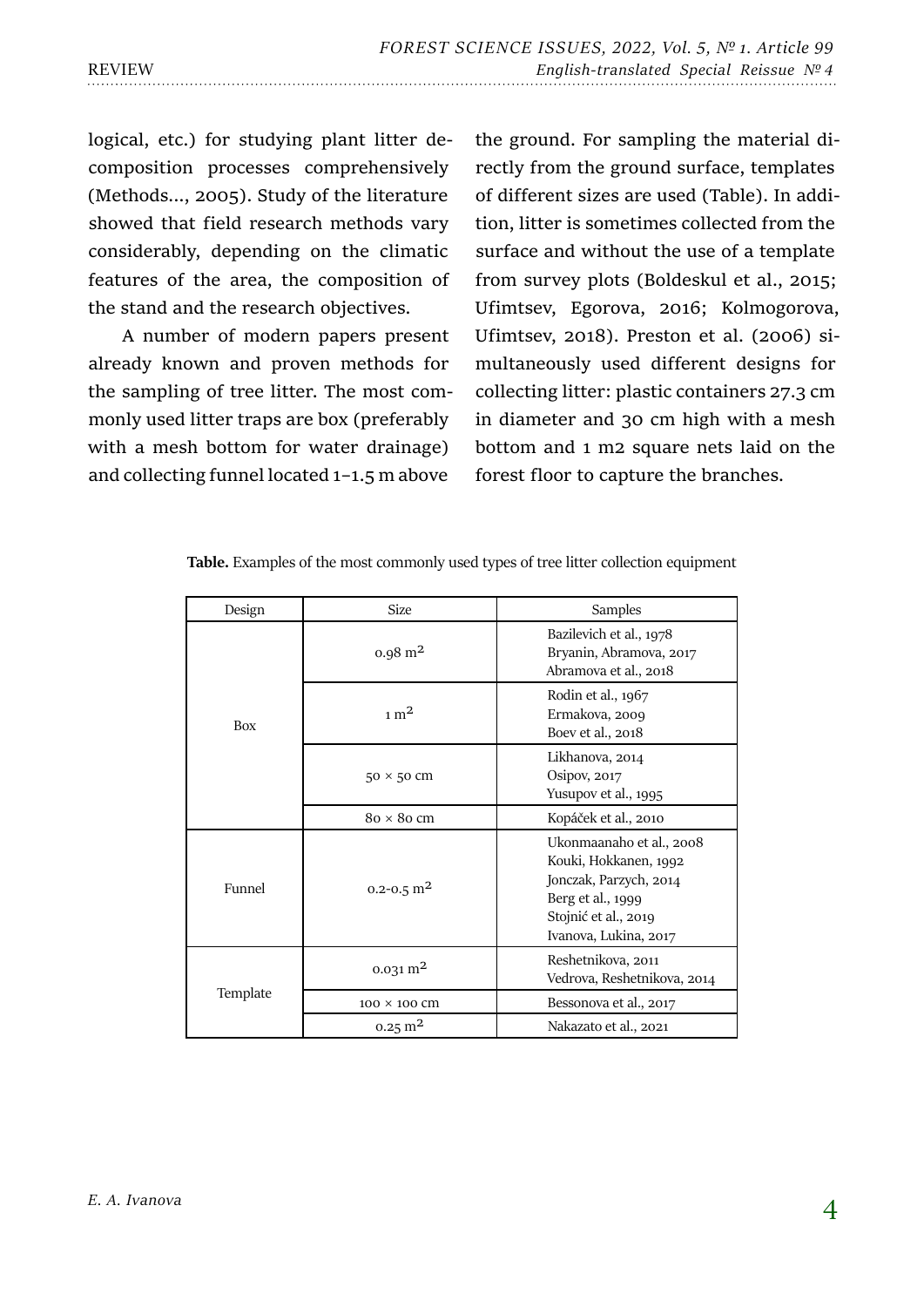The spatial variability of tree litter inflow to the soil surface is rarely considered. There are options for arranging the equipment in a non-random manner, but without specifying details (Ukonmaanaho et al., 2008); randomly (Dearden et al., 2006; Novák et al., 2014; Boev et al., 2018); evenly across the site (Yusupov et al., 1995; Stojnić et al, 2019); diagonally in sites (Albrektson, 1988); in a straight line 10 m apart (Michopoulos et al., 2020); in two lines (Meier et al., 2005; Ermakova, 2009); in a uniform grid on the site (Jonczak and Parzych, 2014); in different parts of the slope (Wood et al., 2006; Bessonova et al., 2017). A detailed study of the influence of stand structure is expressed in the distribution of equipment by parcel type (Lukina, Nikonov, 1996), below the crowns/between the crowns (Ivanova, Lukina, 2017). Tsandekova O. L. (2018), investigating the dynamics of ash accumulation in *Acer negundo* litter, conducted sampling at sampling sites in different conditions of crown density, taking into account the influence zones of trees: in sparse stands and in stands with crown closure of 50–60%, litter was collected in the subcrown and near-front zones, and in stands with crown density of  $100\%$  – in the near-trunk and intercrown zones. Similarly, in the study of the chemical composition of Scots pine litter, samples were taken in the under-crown, near-front (inter-crown), and outer zones on sampling sites in sparse (open stand),

thin and dense forest stands (Kolmogorova and Ufimtsev, 2018).

The frequency of material sampling depends largely on the climatic zone in which the study is carried out, and can be done monthly/every 2 weeks during the warm period and once during the winter (Yusupov et al., 1995; Ukonmaanaho et al., 2008; Lenthonen et al., 2008; Ťupek et al., 2015; Bryanin and Abramova, 2017); monthly during the growing season without sampling for the winter period (Shpakovskaya and Rozhak, 2014); every two weeks (Wood et al., 2009); only in spring and autumn (Likhanova, 2014; Novák et al., 2014; Ivanova and Lukina, 2017); three times a year: in spring, late summer and autumn (Kopáček et al., 2010); or once in autumn (Boldeskul et al., 2015; Boev et al., 2018). In tropical forests, sampling periods counted in days (De Weirdt et al., 2012). In large-scale studies covering sites in different climates, sampling frequencies can vary from 3 to 12 times per year depending on site location (Berg et al., 1999; Berg, Meentemeyer, 2001).

In order to study the tree litter fraction composition, the plant material is sorted after sampling. Depending on the purpose of the study, only two parts could be distinguished in the litter: the fir-needles and a mixed fraction consisting of all other collected components (seeds, cones, bark etc.) (Berg et al., 1999; Berg, Meentemeyer, 2001). The litter was also divided into fractions: green needles, perennial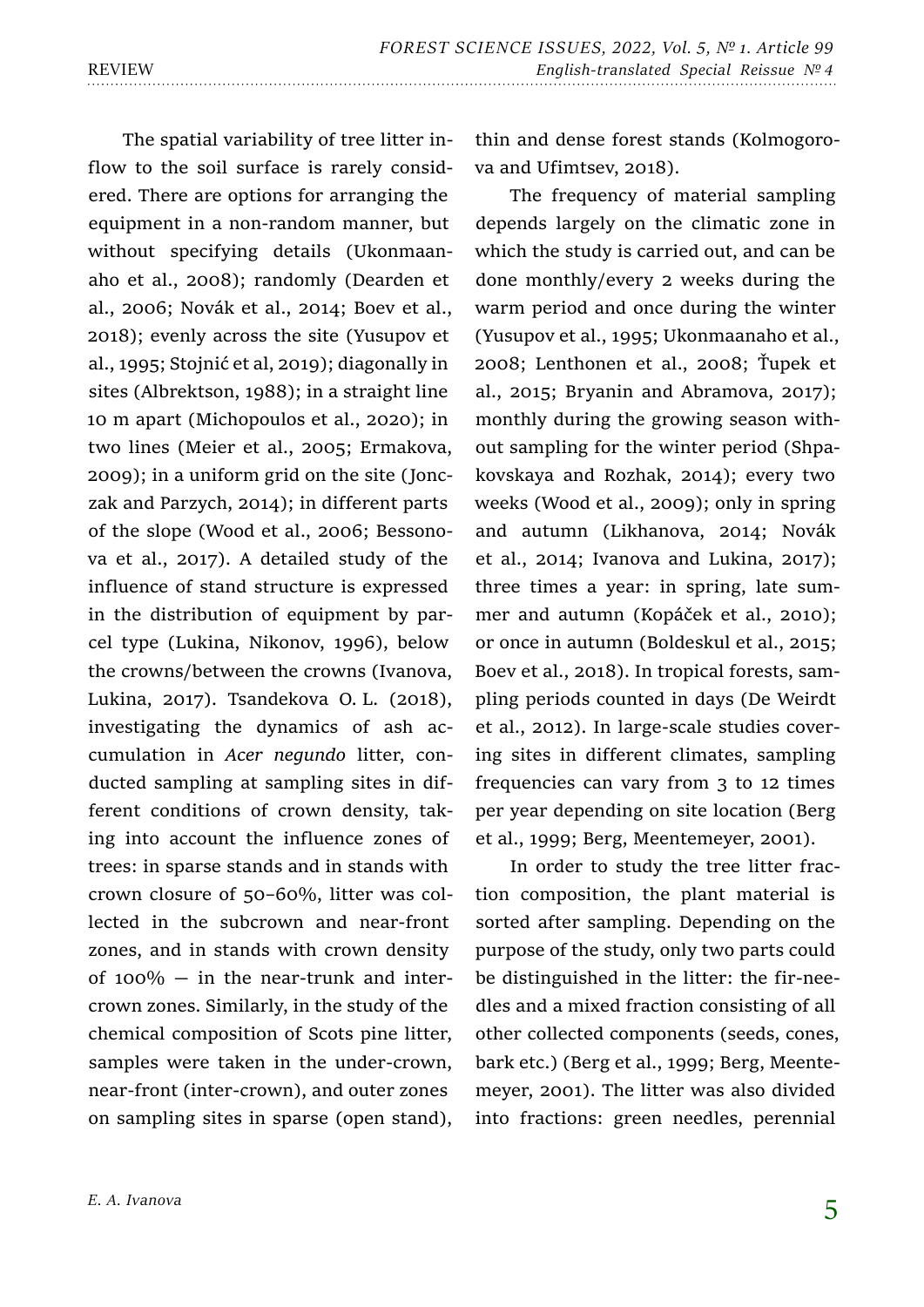needles and remaining fractions, while increasing the number of sampling periods (Ukonmaanaho et al., 2008). When sampling was from the ground surface, in addition to tree litter fractions (needles/ leaves, bark, twigs and cones), dwarf shrub litter, moss litter, lichens, grasses could be identified (Yusupov et al., 1995; Preston et al., 2006; Reshetnikova, 2011; Hilli, 2013; Sobachkin et al., 2017; etc.). There are also papers describing an even more thorough accounting of the tree litter fractions, distinguishing fruit, buds, seeds and ament and other fractions (Ermakova, 2009; Shpakovskaya, Rozhak, 2014; Ivanova, Lukina, 2017). In terms of the study of tree litter as the L horizon of the forest floor, it is also possible to divide the plant material into active (leaves, needles, chaff, seeds) and inactive (cones, small branches, bark) fractions (Karpachevskii et al., 1980).

Studies of litter characteristics are most often devoted to a rather short observation period  $-$  up to 4-5 years, but there are also long-term studies. Ťupek et al. (2015) used data from the International Co-operative Programme on Assessment and Monitoring of Air Pollution Effects on Forests (ICP Forests) from 1996 to 2011 and studies by the Finnish Forest Research Institute (Metla) from 1960 to 2010. Lenthonen et al. (2008) studied time series for needle litter, tree growth, microstrobila (male pollinic cone) litter and daily weather data for 43 years from

1961 to 2004. In south-eastern Finland, Scots pine needle litter had been sampled over a period of 24 years (1962–1986) (Kouki and Hokkanen, 1992). Long-term observations of tree litter parameters are valuable for understanding the functioning of forest ecosystems in response to climate change.

### *Litter decomposition*

The study of litter decomposition processes is mainly based on field experiments on incubating plant samples of active litter fractions (needles/leaves) directly in stands for periods ranging from 2-3 (Rakhleeva et al., 2011; Likhanova, 2014) to 4-6 years (Moore et al., 2006; Symonds et al., 2013). There are also studies covering just one season (Abramova et al., 2018). The frequency of sampling varies depending on the objectives of the study, climatic features of the area. When the initial decomposition stages were examined in more detail, the intervals ranged from a few days to a month (De Marco et al., 2007; Wood et al., 2009; Abramova et al., 2018). For the overall assessment of litter mass loss and changes in its chemical parameters, the periods ranged from a few months (Rakhleeva et al., 2011) and half a year (Aponte et al., 2013) to a year.

In the described incubation experiments litter samples were deposited for decomposition in mesh bags made of inert material: nylon (Rakhleeva et al.,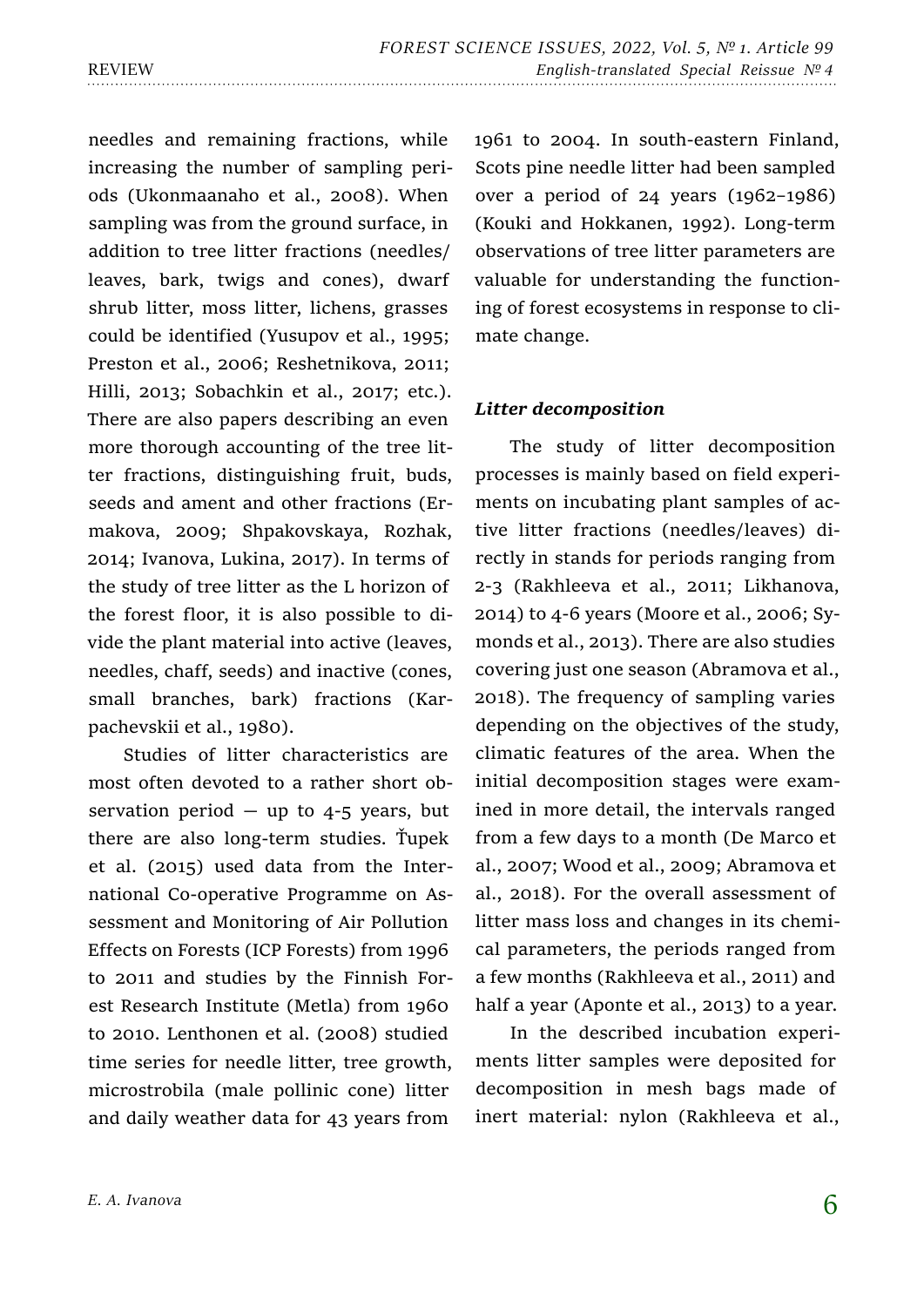2011), plastic (Wood et al, 2009), kapron (Likhanova, 2014), glass fibre (Ogden and Schmidt, 1997), polypropylene (Moore et al., 2006), terilene (polyethylene terephtalate) (Berg et al., 1993) with different hole sizes, which depended on the size of plant residues. For example, leaf litter from oak, birch, robinia, aspen and pine were placed in  $1.5 \times 1.5$  mm mesh bags, while for douglas-fir litter the bags had 1 × 0.6 mm mesh size to avoid sample loss (Van Nevel et al., 2014). In studies of invertebrate participation in litter decomposition, it is possible to use a combined option where the lower part of the bag uses a mesh with smaller cells (0.5–1 mm) and the upper part with larger cells (0.2– 1 cm) for biota access (Wood et al., 2009; Rakhleeva et al., 2011; Slade, Riutta, 2012). In addition to cloth bags, there are mentions of the use of 100  $\times$  100  $\times$  5 cm containers (De Marco et al., 2007).

The spatial patterns of litter decomposition and changes in its chemical composition are as little studied as its quantitative characteristics. An example of a study of tree influence zones can be found in the work of E. L. Vorobeichik and R. G. Pishchulin (2011), which studied the decomposition of pure cellulose in the near-trunk areas (at 0.2–0.4 m from the trunk), in the middle of crown projection (1.2–1.8 m), in the canopy gaps (3.8–5.3 m) and on the opposite side from the gap under a closed forest canopy  $(2-3 \text{ m from the trunk})$ . The influence of the stand structure was also assessed when the samples were located below the crowns/between the crowns of spruce and pine forests (Lukina et al., 2017, Ivanova et al., 2019).

# **AMOUNT AND FRACTIONAL COMPOSITION OF TREE LITTER: NATURAL FACTORS AND INDUSTRIAL AIR POLLUTION**

The quantity and quality of tree litter regulates carbon accumulation, element cycles in forests. Within the framework of the International Biological Program, work has been carried out to assess the weight and fractional composition of litter in taiga forests of European Russia (Kazimirov & Morozova 1973; Zaboeva 1975; Manakov & Nikonov 1981). Numerous long-term observations of plant litter volumes in the same years were carried out abroad (Bray and Gorham, 1964; Flower-Ellis, 1985; Kouki and Hokkanen, 1992).

# *Influence of natural factors on the formation of tree litter*

Among the natural factors affecting tree litter formation, there is a dependence of coniferous litter mass on geographic latitude: among sites of similar fertility, the amount of coniferous litter is lower for sites located in the north (Albrektson, 1988; Berg et al., 1999). The size and composition of the litter depends on the composition of the forest stand (Shpakovskaya and Rozhak, 2014),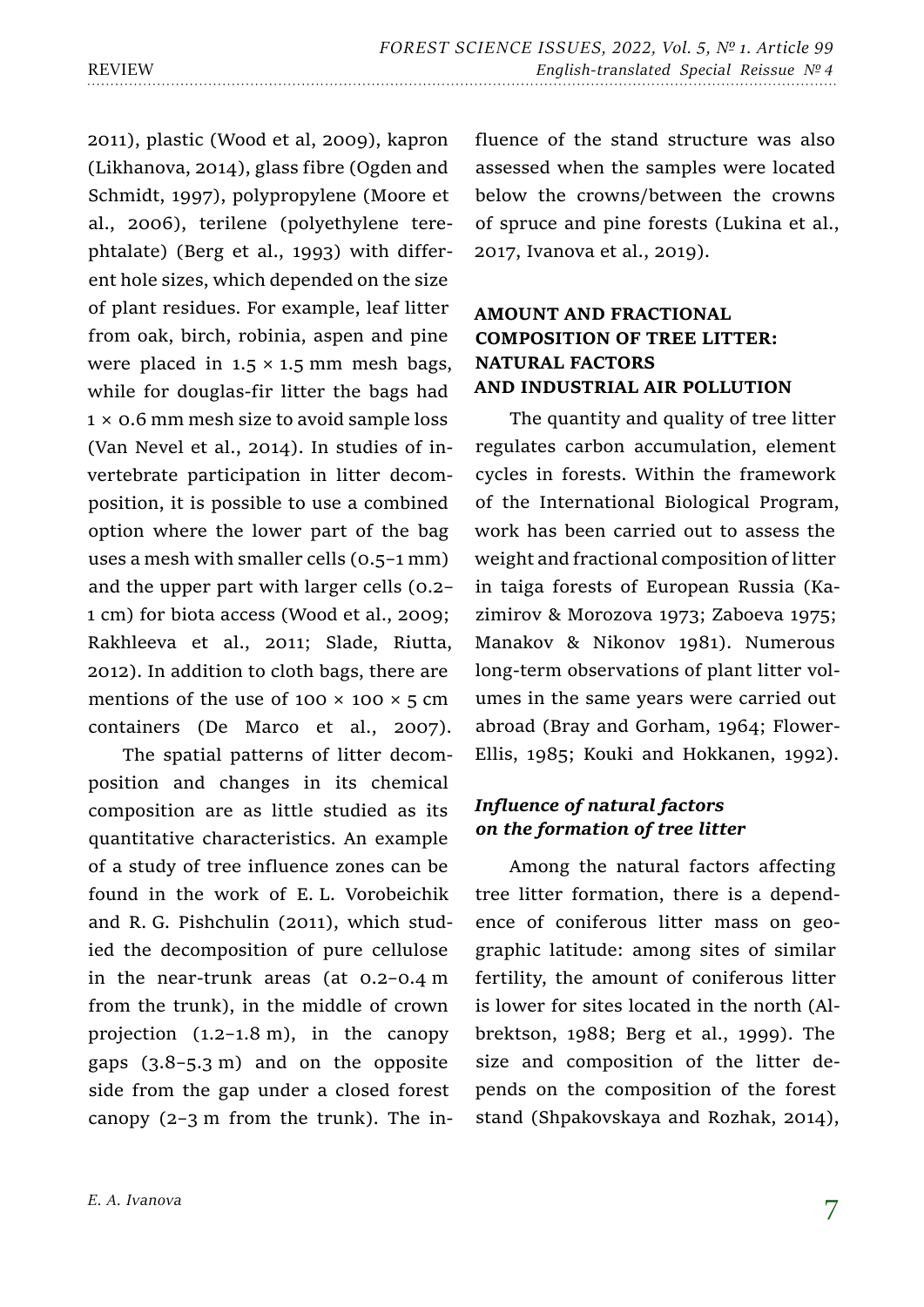the annual growth of trees, and their age (Pedersen and Bille-Hansen, 1999). In particular, litter mass (needles, cones and bark plus dead grass) in a mature pine forest exceeded its for a middleaged plantation (Sobachkin et al., 2017). In recent decades, relationships between above-ground tree biomass and litter have been assessed based on long-term monitoring data (Lenthonen et al., 2008; Ukonmaanaho et al., 2008; Ilvesniemi et al., 2009; Novák et al., 2014). Thus, in the pine forests of northern Finland, the Scots pine needles litter depends on the production and mass development of needles, which occurs 4-6 years earlier (Lenthonen et al., 2008). The amount of litter may depend on weather conditions: unfavorable climatic factors, cooling, and lack of precipitation inhibit the development of plant leaf apparatus (Likhanova, 2014). A long-term study in south-eastern Finland showed a positive association of Scots pine needle litter with mean July temperature and high temperatures between March and April: the high temperature in July coincided with an increase in litter amount in the same year and the following year (Kouki and Hokkanen, 1992). In young oak stands, a positive relationship was found between annual litter and precipitation and a negative relationship with summer temperature (Novák et al., 2014). A high yield of pine seeds and cones is associated with the

warm weather of previous years (Nekrasova, 1957).

Litter size exhibits species specificity, and an increase in species diversity leads to an increase in litter production (Scherer-Lorenzen et al., 2007). The average annual litter in the spruce forests of Finland was higher than that of pine forests (Ukonmaanaho et al., 2008); in the area with Siberian stone pine cultivation, there was almost three times more litter than in the spruce forest (Reshetnikova, 2011). Differences in the amount of litter fall of Hudson Bay pine (*Pinus banksiana*) and black spruce (*Picea mariana*) growing along the Boreal forest transect in northern Canada have been attributed to site conditions (soil structure and drainage) and forest floor thickness (Preston et al., 2006).

The fractional composition of tree litter, as well as its total mass, may depend on the age or species composition of the stand. In forb-green-moss pine forest of various ages in the forest-steppe zone cones and needles predominated in the fractional composition of litter. In the middle-aged stand, the needles accounted for most of the litter (52.2%), while in the mature stand the share of needles decreased to 36.7%. The participation of cones in litter is also explained by age differences in stands: in the litter of a mature stand, it is higher than in a mid-age stand (Sobachkin et al., 2017). In 40-year-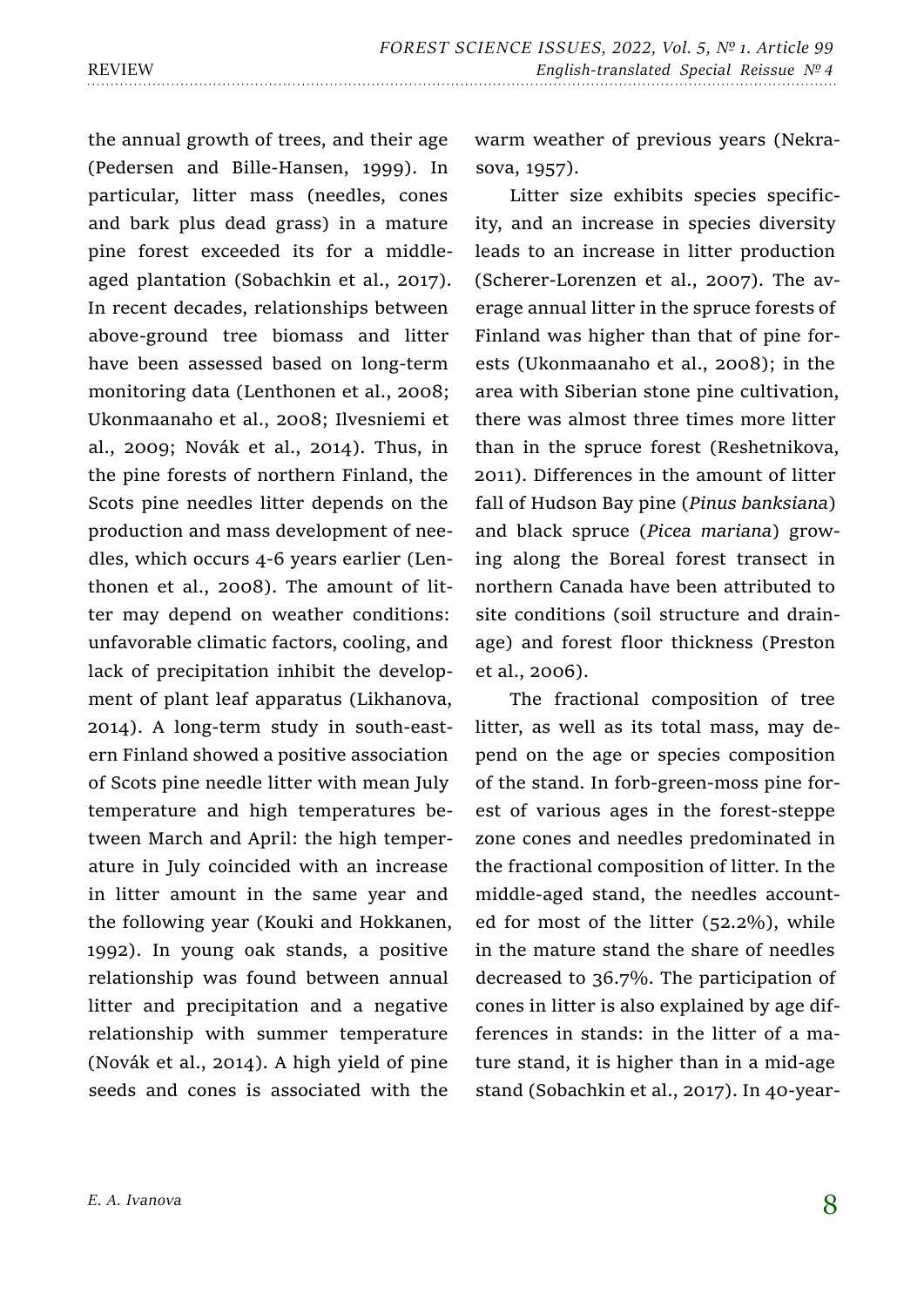old stands of the main forest-forming species of Siberia under cedar about 90% of the litter mass is needles, under pine, larch and spruce 40–50% are needles and 20–45% are branches ( $d \leq 10$  mm). In birch and aspen forests 70–74% of the litter mass is represented by leaves and 21–29% — by branches (Reshetnikova, 2011). High values of the mass of needle, bark, and branch litter can also be caused by the action of dangerous weather phenomena — strong winds and snowstorms (Report..., 2015).

# *Seasonal and spatial variability of tree litter formation*

Tree litter formation processes (its mass and fractional composition) in seasonal dynamics and depending on forest canopy pattern structure are poorly studied. It is known that in spruce-beech and fir-spruce-beech forests of the Ukrainian Carpathians, most of the annual amount of litter occurs in October and November due to an increase in needles and leaves part in its composition. At the same time, the dynamics of needle supply has the form of a curve with two peaks at the beginning and at the end of the growing season and with a minimum at the beginning of autumn (Shpakovskaya and Rozhak, 2014). In a burnt forest and in control forest, the maximum inflow of litter occurs in October and the minimum in July (Bryanin, Abramova, 2017). The bulk of the leaves of the flat-leaved birch

in the forest stands of the Khamar-Daban ridge (Southern Baikal region) begins to fall at the end of the second decade of September, with a maximum rate during the third decade of September — the first pentad of October, and the bulk of the leaves of the Siberian mountain ash fall within  $3-4$  weeks – from the beginning of the second decade of September until the end of the first decade of October (Ermakova, 2009). In medium taiga spruce forests, the winter-spring period accounts for 52–58%, the summer period for 20–23%, and the autumn period for 22–25% of the total mass of litter (Likhanova, 2014). In 40-year-old coniferous stands of Siberia, the mass of litter in the summer-autumn period is higher than in winter (Reshetnikova, 2011). As part of a study of the role of litter in the formation of phytogenic tree fields in coal mine dumps, differences in the fractional composition of the litter horizon L were found in different zones: needles and cones dominated under the crowns, while in the outer zone the litter consisted almost entirely of meadow vegetation litter (Ufimtsev, Egorova, 2016).

# *Anthropogenic factors affecting the formation of litter*

Fires as an anthropogenic factor lead to significant changes in the functioning of forest ecosystems. In the post-fire larch forest in the foothills of the Tukuringa Ridge (Upper Amur Region), the in-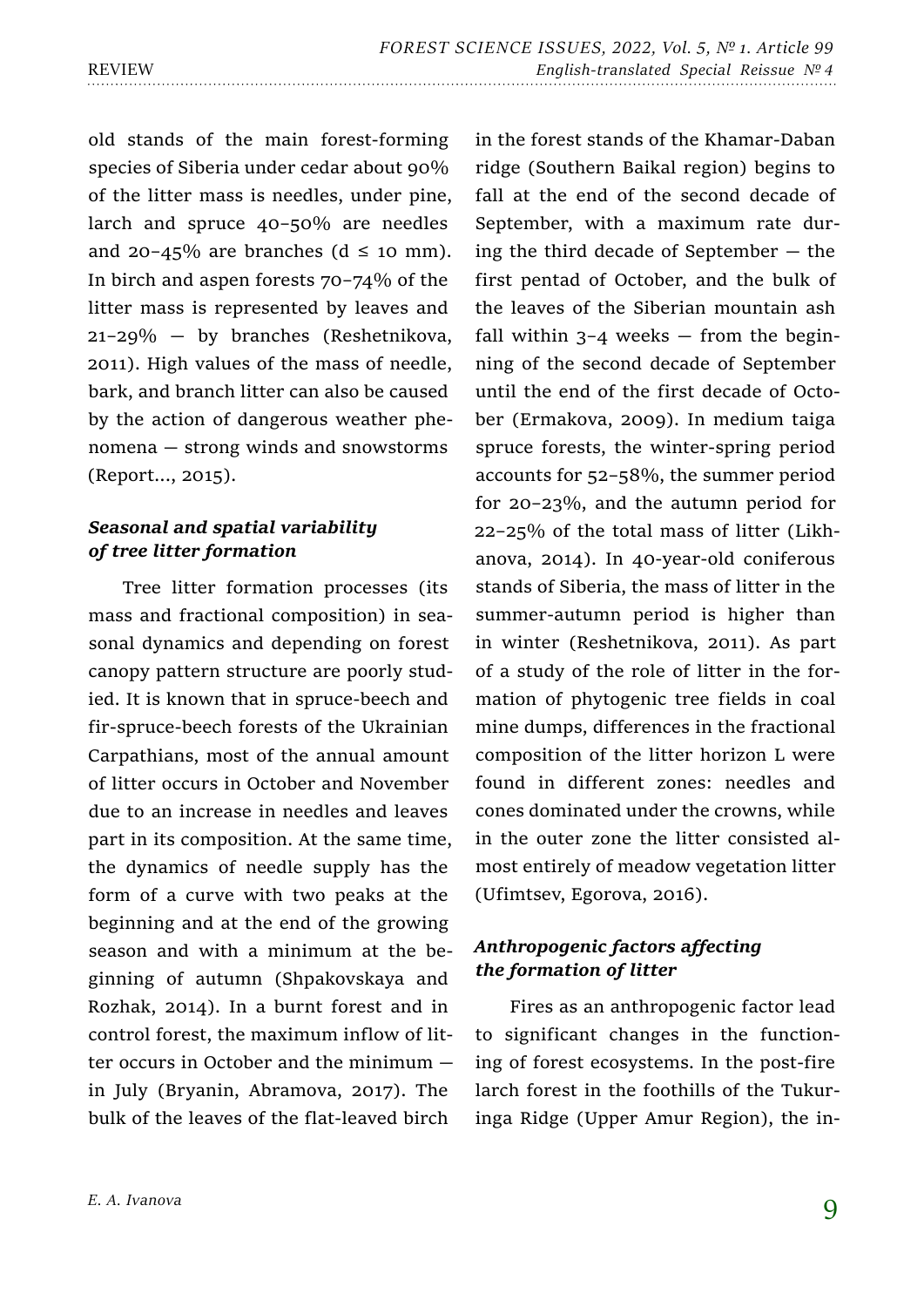put of litter from the aboveground part of the vegetation was reduced by 2.8 times compared with the control forest. In addition, the fractional composition was also characterized by differences: in the control forest, there was a gradual decrease in the fractional composition of the total amount of litter in the series leaves — fir needles — branches — grass — other fractions (33%, 26%, 21%, 11%, 9% respectively), whereas in the post-fire stand, grass litter was dominating and the fractional decrease occurred in reverse order: grass  $-$  other fractions  $-$  fir  $-$  needles  $$ leaves — branches (28%, 23%, 22%, 20%, 7%, respectively) (Bryanin, Abramova, 2017). With a prolonged non-fire period, the branch/tree ratio in the litter increases due to reduced needle litter, resulting in a reduced decomposition rate (Dearden et al., 2006).

Air pollution with heavy metals and acid-forming substances leads to damage to the assimilating organs of coniferous woody plants and a decrease in the life span of needles — defoliation of trees is not only in phenological terms, contributing to an increase in the amount of litter (Nieminen, Helmisaari, 1996; Rautio et al., 1998; Lukina, Nikonov, 1998; Lamppu and Huttunen, 2004; Nikonov et al., 2004; Yarmishko and Lyanguzova, 2013). As pollution levels increase, the number of female cones per tree decreases (Stavrova, 1990), the proportion of large cones

decreases, the number of damaged and diseased cones increases, cone diameter and average raw weight decrease (Tsvetkov V., Tsvetkov I., 2003). The proportion of epiphytic lichens in litter as an element of biogeocenosis sensitive to air pollution decreases in the area affected by Severonickel Combine emissions. At the same time, there are clear trends towards an increase in the total mass of litter due to pine needles and bark, despite a decrease in emissions over 20 years, which may be due to weakening of trees and premature die-off of individual organs (Ivanova, Lukina, 2017).

# **FEATURES OF THE CHEMICAL COMPOSITION OF TREE LITTER**

The chemical composition of fresh tree litter determines its quality for the decomposing organisms and consequently influences the rate of decomposition and the change in the chemical composition of the plant residues during the mineralisation process. Thus, the work of N. V. Likhanova (2014) showed that birch leaves litter decomposition was the most intensive, where the С : N ratio was 35–38, while this ratio varied from 38 to 43 for spruce and pine needles, from 43 to 60 for tree branches, and from 105 to 142 for bark. The low content of nitrogen and phosphorus in the needles leads to an increase in the С : N ratio, which increas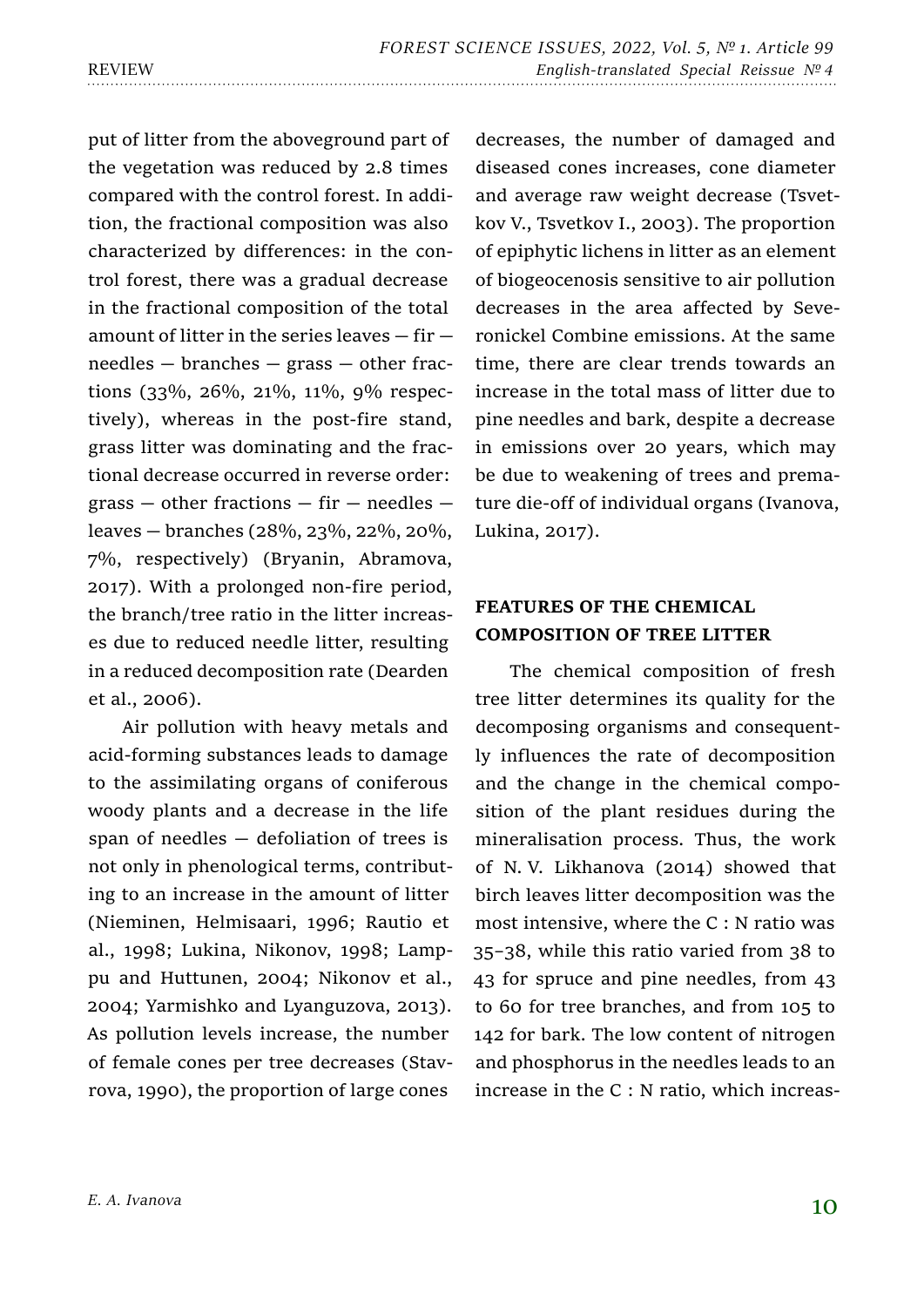es the chance of nitrogen immobilization during the early stages of decomposition (Symonds et al., 2013).

# *Natural factors determining the chemical composition of tree litter*

Both the quantitative characteristics and the chemical composition of plant residues depend on various factors. Concentrations of Mg, N and K were found to decrease with increasing age of beech stands (Trap et al., 2013). In the artificial plantation of black locust, the N, K, Mg, P input with litter was higher in the lower third of the studied slope of Voyskovoye gully (Bessonova et al., 2017). Ca concentration in needle and leaf litter was negatively associated with annual precipitation, probably due to washout by rain and melting snow (Berg et al., 2017).

Numerous works have shown that the content of elements in the litter depends on the tree species (Preston et al., 2006; Ukonmaanaho et al., 2008; Aponte et al., 2013; Jonczak and Parzych, 2014; Boev et al., 2018; Neumann et al., 2018; Becker et al., 2018). Norway spruce (*Picea abies*) and lodgepole pine (*Pinus contorta*) needles litter contain more calcium than Scots pine needles litter (*Pinus sylvestris*). In addition, Ca concentrations in fresh litter are positively related to P, K, and Mg concentrations: for pine species (*Pinus contorta* and *Pinus sylvestris*) Ca content was positively related to Mg and Mn concentrations, for Scots pine (*Pinus* 

*sylvestris*) — with Mg content (Berg et al., 2017). In undisturbed 40-year-old Siberian stands, the carbon to nitrogen ratio in cedar litter was 101, in pine was 98, in larch and spruce  $-87$ , in birch  $-76$  and in aspen  $-118$  (Reshetnikova, 2011).

The fauna also introduces changes in the chemical composition of plant residues. In the needles falling off after the forest desiccation due to infection of the forest with bark beetles, the concentration of N increased for 1–3 years, and the C : N and C : P ration decreased, indicating decomposition by endophytes already on the trees. At the same time, the concentrations of Mg, K, and P increased in the total litter due to an increase in the proportion of rowan litter (Kopáček et al., 2015).

Seasonal and spatial variability of the chemical composition of tree litter

Seasonal and spatial features of the chemical composition of the litter, both in Russia and abroad, have been studied rather poorly. The larch litter taken in spring was 10% enriched in N and 40% depleted in Ca compared to the litter taken in autumn. Changes in lignin : N, C : N and C : P ratios after the winter season indicated the beginning of litter decomposition (Chuldiene, 2017). According to other data, the nitrogen content in the total pine litter in the conditions of rockfall increased uniformly during the growing season (Kolmogorova, Ufimtsev, 2018). In Finnish forests, there were two main periods when C and N were deposited in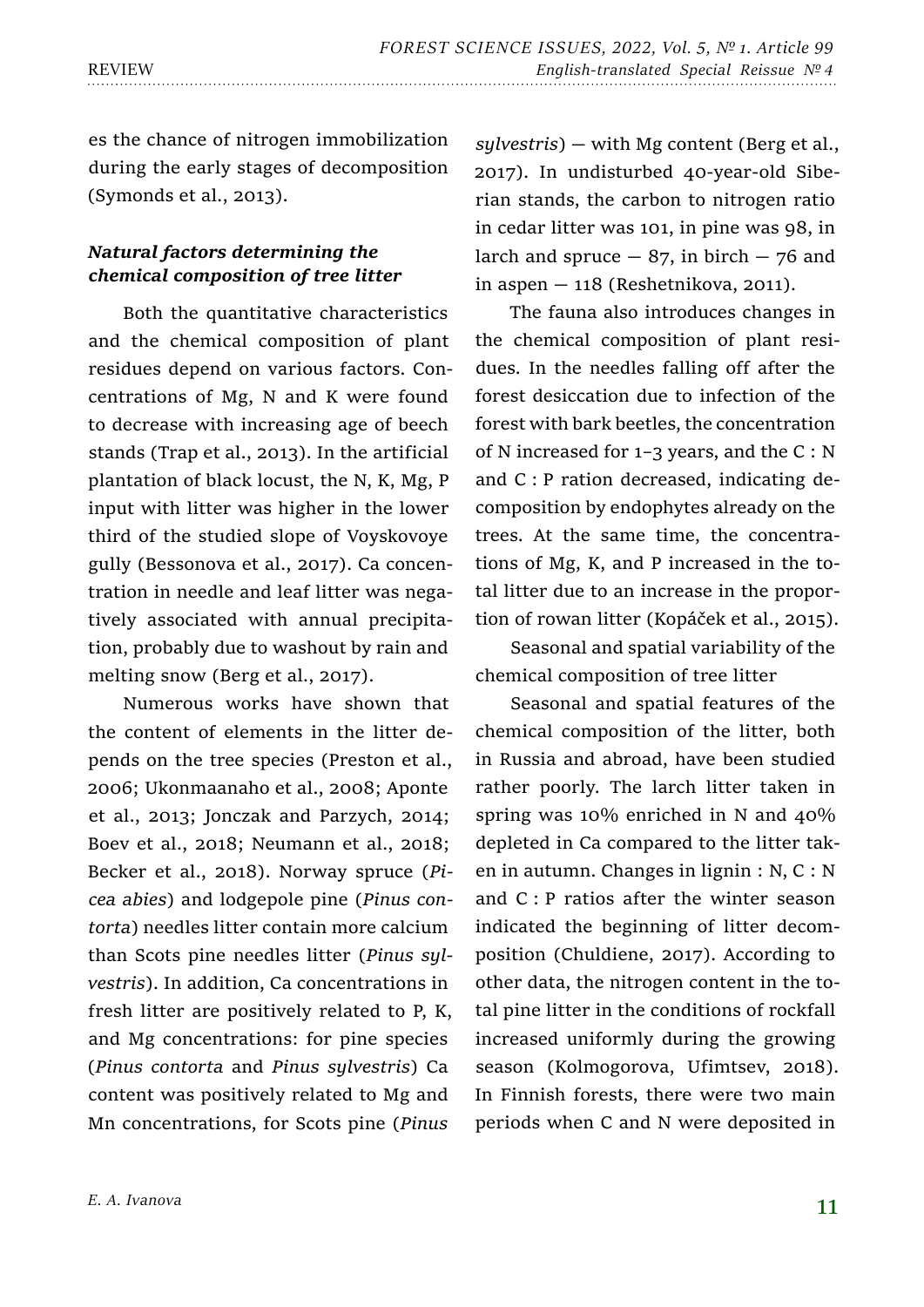the ground: May–October and November–April, with higher depositions in the first period, peaking in September (Portillo-Estrada et al., 2013). In pine forests in Poland, the Mn, Zn and Ni content in pine needles in 2007 was shown to be higher in autumn, whereas in 2009 it was higher in spring (Jonczak and Parzych, 2014). Under the conditions of the rock dump (in the reclaimed areas of opencast coal mine overburden), the content of total phosphorus in the Scots pine litter reached a maximum in the sub-crown and near-front zones of the dense stands (Kolmogorova, Ufimtsev, 2018). In the *Acer negundo* litter, greatest accumulation of the ash component occurs in the under-crown and near-trunk zones of single trees in sparse stands compared to other groups of trees and with control forest (Tsandekova, 2018).

# *Changes in the chemical composition of tree litter caused by anthropogenic factors*

Sharp changes in the functioning of forest ecosystems caused by anthropogenic factors significantly affect the chemical composition of tree litter. In the post-pyrogenic larch forest in the foothills of the Tukuringa Range, the litter is dominated by organic remains enriched in nitrogen but poor in carbon. In larch needles on the control sample plot, the C : N ration approaches 170; in a stand damaged by fire, its does not exceed 110 (Bryanin, Abramova, 2017).

Atmospheric pollution leads to disruption of the processes of retranslocation of elements within trees (Lukina and Nikonov 1996, 1998; Nieminen and Helmisaari, 1996; Rautio et al, 1998; Steinnes et al, 2000; Kiikkilä, 2003; Tarkhanov, 2009; Yarmishko and Lyanguzova, 2013; Sukhareva and Lukina, 2014; Vacek et al., 2016). In the impact zone of the Middle Ural copper smelter compared to the control zone, more Ca was supplied with pine needle litter (Yusupov et al., 1995). The long-term effect of acid precipitation and nitrogen saturation in Czech spruce forests has caused a decrease in Ca, Mg, and Mn concentrations and Ca : Al and Mg : Al ratios, increase in N content and N : Mg ratio in the litter (Kopáček et al., 2010). In defoliating forests and pollution-induced sparse forests in the area of the Severonickel Combine, a deterioration in the quality of plant material was recorded: an increase in heavy metals Ni and Cu and a decrease in Ca, Mn, K, Mg (Lukina et al., 2017; Ivanova et al., 2019), and lignin content increased in the birch leaf litter when approaching the combine (Artemkina, 2018).

# **DECOMPOSITION OF TREE LITTER IN FOREST ECOSYSTEMS**

The evaluation of litter decomposition processes is reflected in numerous works from all over the world. The rate of plant residue mass loss and changes in chemical composition are influenced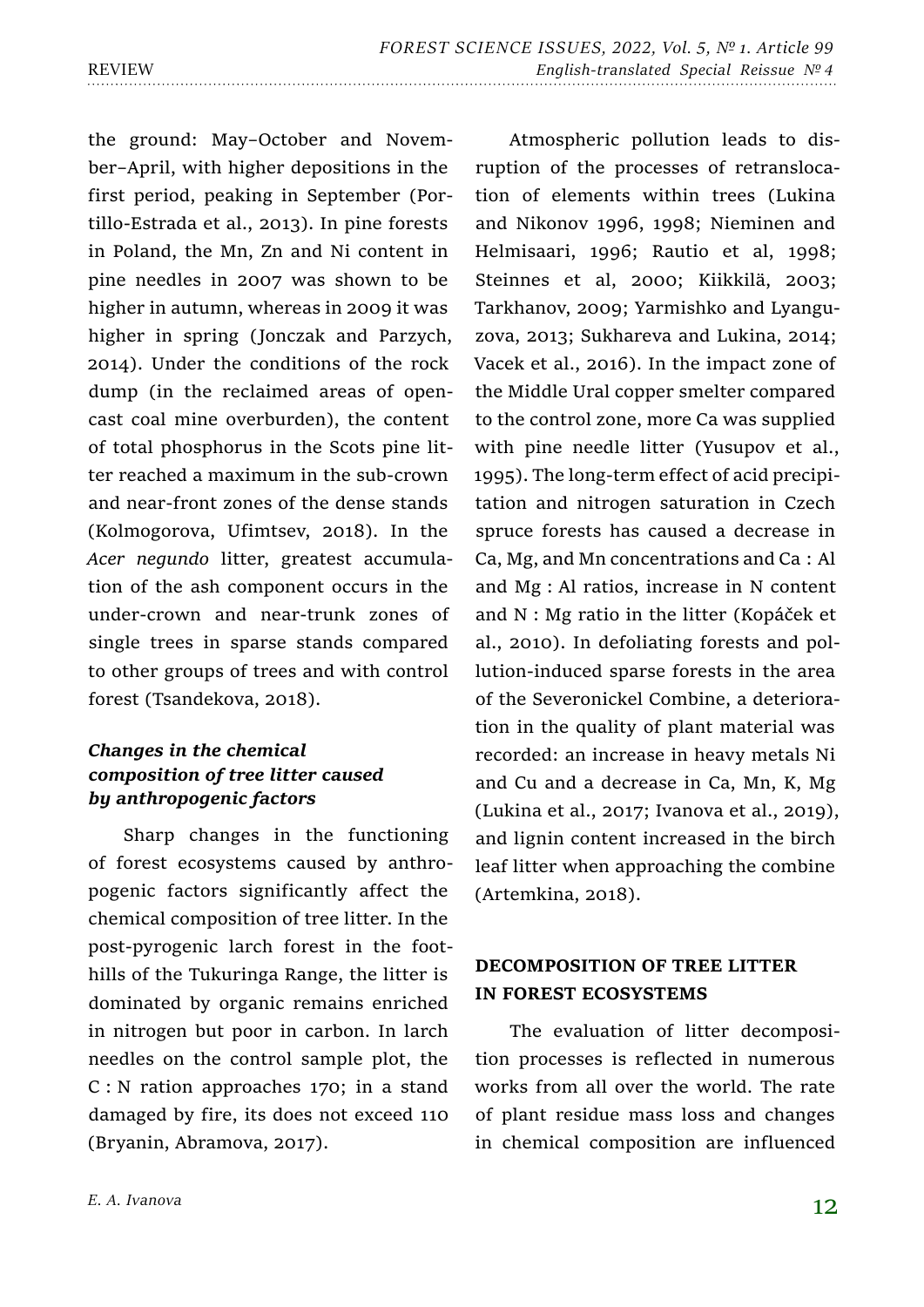by various environmental factors: stand composition, soil conditions, weather, microbial activity, etc. (Fig. 1). The current concept is that litter quality is the dominant factor at large spatial scales, and the activity of the decomposing organisms is regulated by climate and litter quality (Bradford et al., 2016).

# *Influence of natural factors on tree litter decomposition processes*

One of the main factors affecting the rate of decomposition is the activity of soil biota: invertebrates, microorganisms, and fungi (Vorob'eva, Naumova, 2009).

Litter decomposition in the most surface soil horizon is attributed to the predominance of saprotrophic fungi and the absence of mycorrhizal fungi (Högberg et al., 2017). However, the larger soil fauna is also influential. Slade, Riutta (2012) showed that macrofauna accounted for 22–41% of the total mass loss of leaf litter. Earthworms increased mass loss of litter with lower C : N (Belote and Jones, 2009). In a laboratory experiment, high concentrations of Cd, affecting earthworm activity, inhibit leaf litter decomposition and lead to a decrease in soil fertility (Liu et al., 2020).



Figure 1. Factors influencing the litter decomposition processes (acc. to Krishna, Mohan, 2017)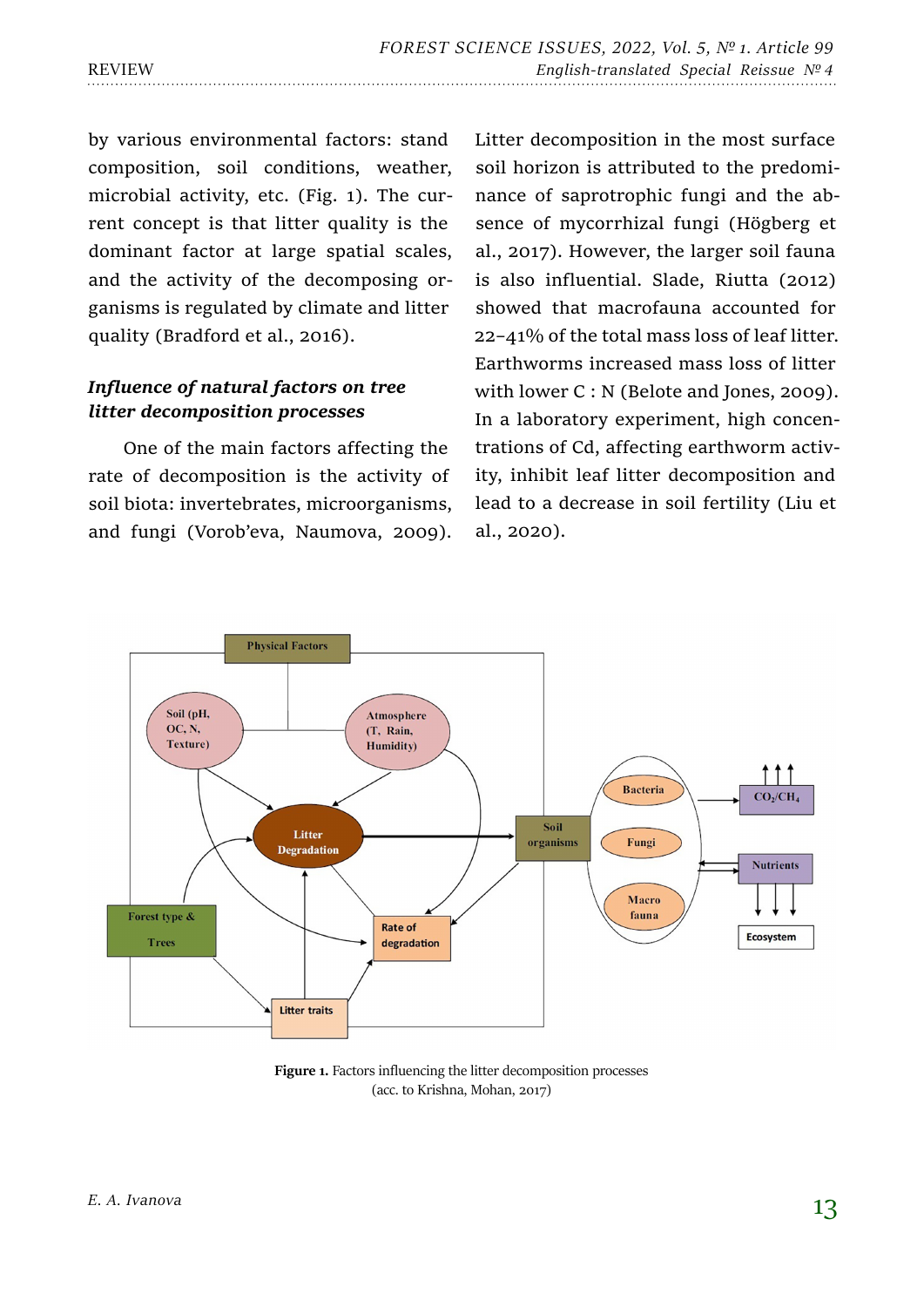of litter on Mount Vesuvius in four dif-

The mineralisation of tree litter depends on the hydrothermal conditions of soils (Kuznetsov, 2010; Kuznetsov, Osipov, 2011) and is positively related to mean annual temperature and annual precipitation (Albrektson, 1988; Pausas, 1997; Portillo-Estrada et al., 2016). In Mediterranean sites, the decomposition of senescent pine needles was faster than in continental forests of the Pyrenees, and a sharper reduction in decomposition rates was observed there when stands were thinned (Blanco et al., 2011). A study on the effect of altitude on the decomposition of plant residues revealed that decomposition processes are mainly influenced by the quality of the litter. These processes do not depend so much on altitude but rather on a combination of specific conditions such as temperature, precipitation, different types of forest floor and different trophic interactions between the plants and the microbial community (Marian et al., 2017). The decomposition rate of thin woody residues (branches of different diameters) increased from north to south in a large-scale study with plots along a climatic gradient from Northern Finland to Central Estonia (Vavrova et al., 2009).

Since the fractional and chemical composition of the litter depends on the species composition of the forest stand, the process of its decomposition has corresponding features. It has been demonstrated that the dynamics of the content of elements during the decomposition

ferent pine species (*Pinus pinea*, *P. laricio*, *P. sylvestris* and *P. nigra*) is mainly governed by their original content. For example, *P. nigra* litter, the richest in nitrogen, released N during decomposition. Potassium was accumulating in *P. sylvestris litter*, while Mn was accumulating in *P. nigra* and *P. pinea* litter, which had the lowest initial concentrations of K and Mn, respectively (De Marco et al., 2007). Spruce needle litter, characterized by a higher content of nutrients and narrower C : N and lignin : N ratios, within two years was decomposing noticeably faster than pine needle litter. Wherein the litter of birch leaf (*Betula pendula*), growing in pine forests and characterized by a lower N : P ratio, decomposes faster than downy birch litter (*B. pubescens*) in spruce forests (Ivanova et al., 2019). In coastal forests of British Columbia, grape maple litter with higher concentrations of N, P, Ca, Mg, K, Fe and Zn was decomposing significantly faster than conifer litter (Ogden and Schmidt, 1997). However, the rate of degradation of pure cellulose is higher in spruce-fir forests than in birch forests (Vorobeichik and Pishchulin, 2011). Subordinate foliage plants with sharply contrasting feeding and water yield characteristics compared to the dominant evergreen plants significantly influenced litter decomposition at the community level, despite their low abundance (Guo et al., 2020).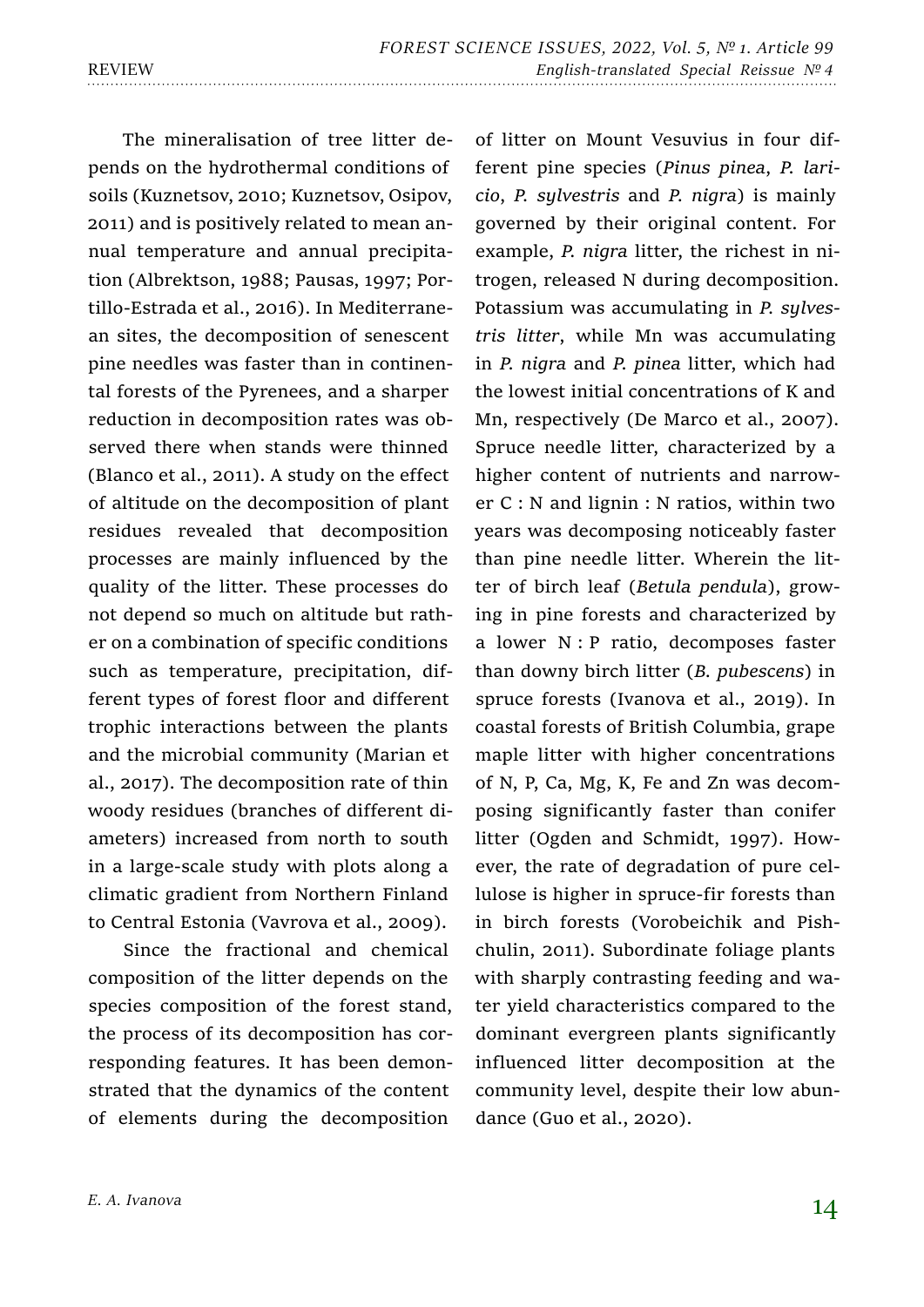A number of experiments in different types of terrestrial ecosystems have shown: the decomposition process depends on the fractional composition of the incoming litter (Bobkova, 2000; Fang et al., 2015). In undisturbed of 40-year stands in Siberia, woody species that annually shed their leaves (needles): larch, aspen and birch (Reshetnikova, 2011; Vedrova, Reshetnikova, 2014) are characterized by the maximum mass loss in the annual cycle of decomposition.

Many studies have shown the influence of the initial quality of the litter, determined by concentrations of nutrient, heavy metals, element ratios, on the decomposition rate (Berg, 2000; Wardle et al., 2003; De Marco et al., 2007; Zhang et al.,2008; Berg, McClaugherty, 2008; Rahman et al., 2013; Tu et al., 2014; Lukina et al., 2017; Ivanova et al., 2019). Litter with a higher nitrogen content decomposes faster than those with low nitrogen and high lignin concentrations (Wardle et al., 2003). Accordingly, the stoichiometric C : N and lignin : N ratios in plant residues have a significant effect on decomposition: the narrower these ratios, the higher the rate of decomposition (Berg and McClaugherty, 2008; Lukina et al., 2017; Ivanova et al., 2019). At the early stages of decomposition, nitrogen has a stimulating effect, while at later stages, on the contrary, it inhibits the decomposition rate, while Ca and Mn have a significant positive effect (Berg, 2000;

Berg and Meentemeyer, 2001; Davey et al., 2007; Berg, 2014 ). Some authors have studied an excessive intake of one element, most commonly nitrogen. Tu et al. (2014) found that high nitrogen input reduced the rate of decomposition in forests, and the mass of undecomposed litter was closely related to residual lignin during the decomposition process. During the early stages of decomposition, nutrients such as nitrogen and phosphorus as well as water-soluble organic compounds have the greatest effects, whereas in the later stages lignin is the main determinant of decomposition dynamics (Rahman et al., 2013). Mineral N application or mixing of litter of different quality, expressed in C : N ratio and N content, increased the intensity of mineralization of N-poor litter fractions and inhibited the release of  $CO<sub>2</sub>$  during the decomposition of N-rich litter (Bonanomi et al., 2014; Larionova et al., 2017). Under the conditions of the incubation experiment, sodium chloride and sodium sulphate exhibited an inhibitory effect on the biota involved in the decomposition of birch litter, while, in contrast, when the litter was treated with solutions of iron salts, an increase in the mineralising activity of the biota was observed (Smirnova et al., 2017).

### *Changes in the chemical composition of plant residues during decomposition*

In the process of mineralization of plant material, changes in the chemical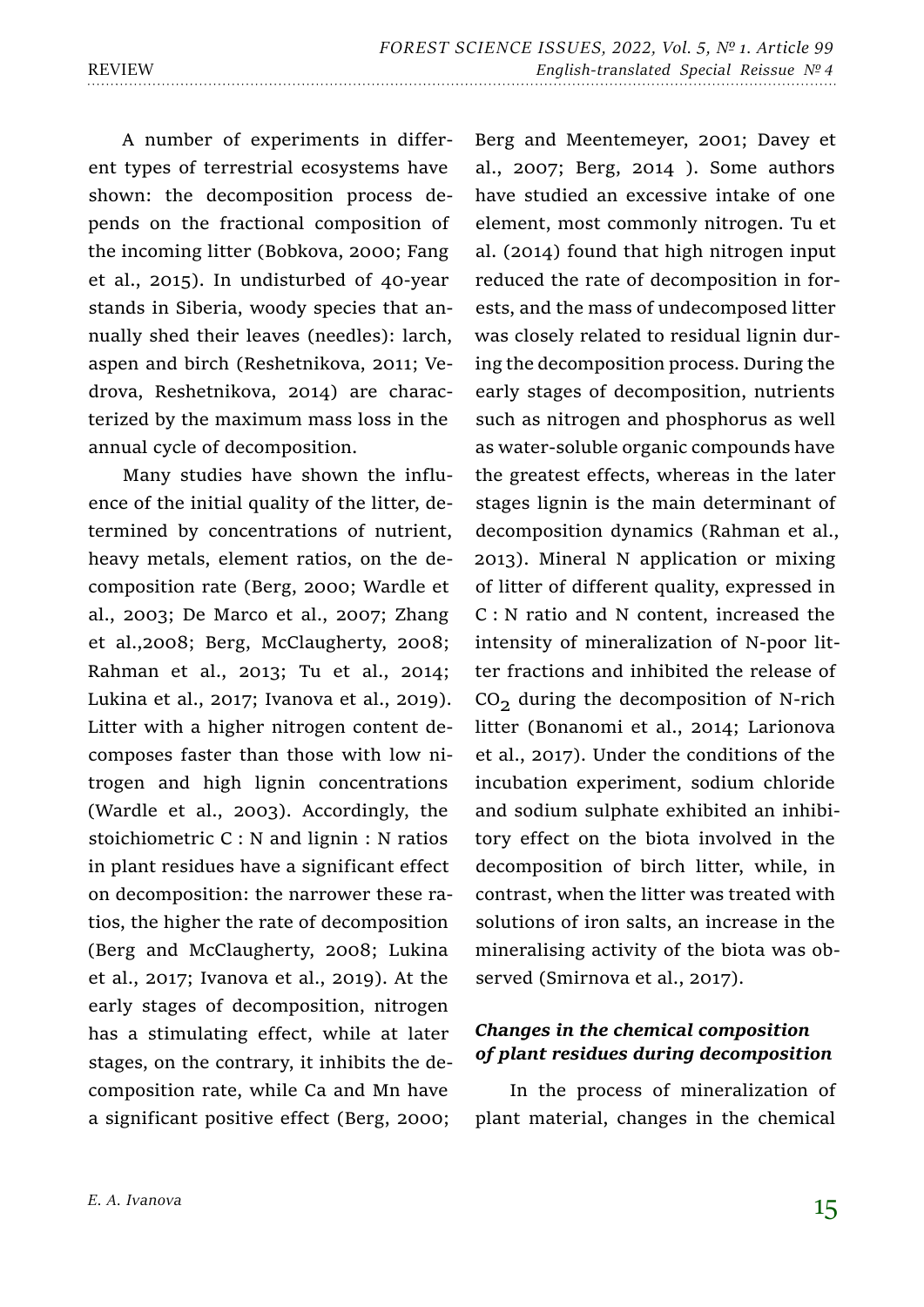composition are observed. Pine and spruce needle litter at the initial stages of decomposition (up to 165 days) releases monoterpene hydrocarbons in the gas phase at a rate comparable to emissions from living needles of these trees (Isidorov et al., 2010). In undisturbed 40-year-old Siberian stands, as plant residues decompose, their carbon, P and K contents decrease and Mg concentration increases (Reshetnikova, 2011). Changes in the content of elements can be interrelated. In the subarctic to cool-temperate highlands of Canada, the decomposition of assimilating tree organs litter usually retained N in the decomposing litter until about 50% of the initial C remained. Peak N content in litter was observed to be between 72% and 99% of the original remaining C with C : N ratios ranging from 37 to 71. The rate of phosphorus loss inversely correlated with the initial concentration of phosphorus in the litter, which varied from 0.02% to 0.13%. There was a trend toward higher nitrogen and phosphorus retention during litter decomposition at sites with lower  $C : N$  and  $N : P$ ratios, respectively (Moore et al., 2006). As the leaf/coniferous litter decomposes, an increase in Ca concentration is shown, often followed by a decrease. The maximum calcium concentrations are positively related to manganese and negatively related to nitrogen, which can have a direct influence on the decomposition rate (Berg et al., 2017).

### *E. A. Ivanova*

*Seasonal and spatial variability of tree litter decomposition*

Seasonal and spatial patterns of decomposition, in turn, depend largely on the activity of soil destructors and the influence of trees: in winter the process slows down considerably (Vorob'eva, Naumova, 2009). Litter mass losses in spruce and pine forests were higher between tree crowns compared to undercrown spaces (Lukina et al., 2017; Ivanova et al., 2019), but net cellulose degradation rates were higher in spruce-fir and birch forests under tree crowns compared to canopy gaps (Vorobeichik and Pishchulin, 2011).

# *Anthropogenic factors influencing the processes of decomposition of tree litter*

Forest management can change the rate of decomposition and cycling of elements. In beech and spruce forests with high intensity forest management, higher rates of litter decomposition and release of most nutrients were observed than in unmanaged deciduous forests (Purahong et al., 2014). In a plantation of Chinese pine (*Pinus tabulaeformis* Carriere), N during litter decomposition was accumulating until the ratio of acid-non-hydrolysable residues to nitrogen was reached 57–69. At the same time, thinning accelerated the decomposition of nitrogenpoor litter and also increased nitrogen accumulation (Chen et al., 2014). In 4–6 year old cutover patches after clear-cut-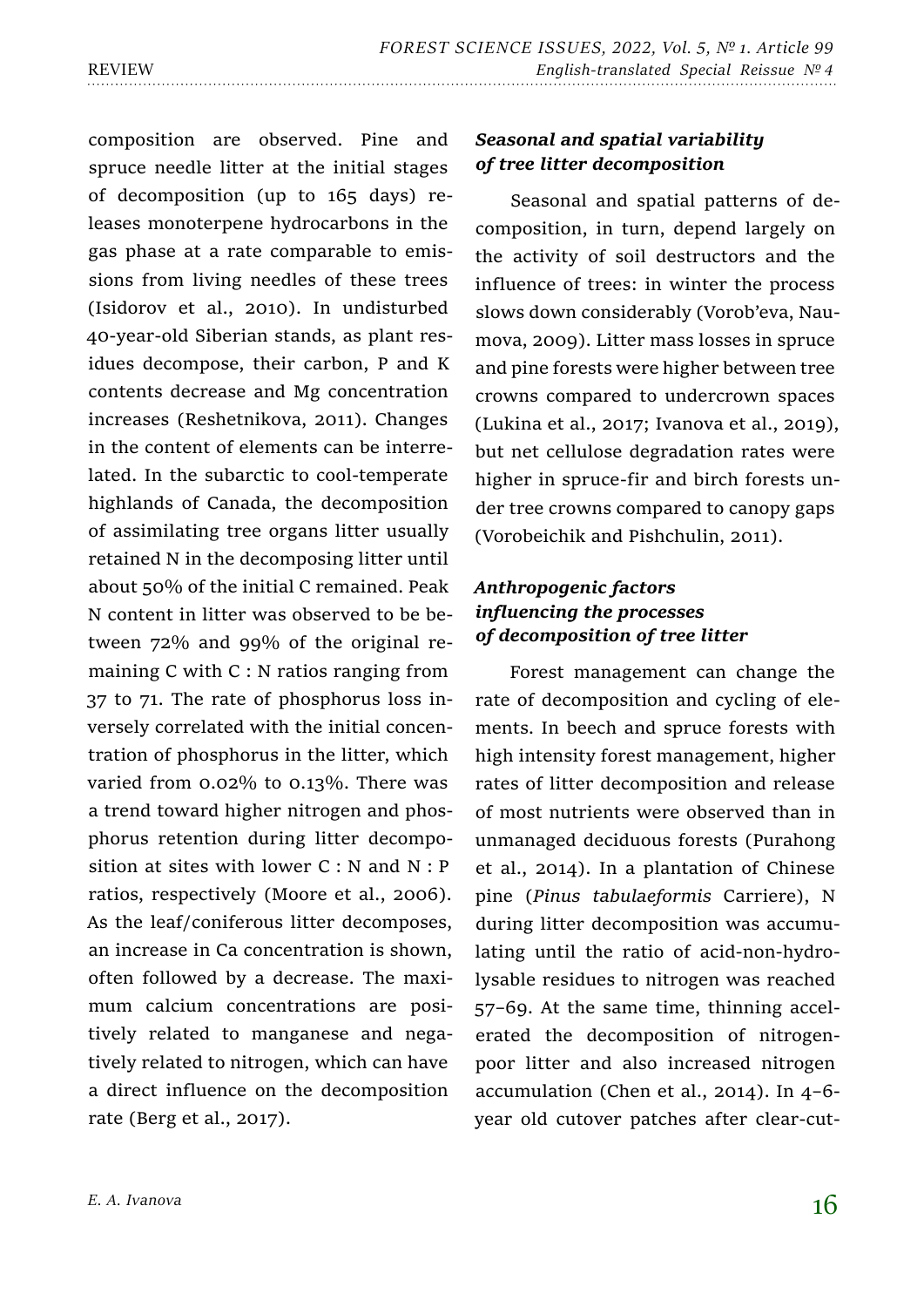ting in medium taiga spruce forests, the highest decomposition rate was observed for birch leaves in the first year, while for spruce and pine needles an increase in decomposition rate was observed in the second year of the experiment. The tree litter components belonging to the inactive fraction (branches, bark, cones) were decomposing very slowly (Likhanova, 2014). In the post-fire larch forest (12 years after the fire), in the initial stages of decomposition, as well as in the control larch forest, the maximum losses were observed in the first 75 days of the experiment, and the decomposition rate in the studied forest ecosystems decreased in the series: grass–leaves–needle–branches (Abramova et al., 2018).

The extremely change in the litter decomposition processes is brought about by airborne industrial pollution. In the area affected by airborne emissions from the smelter, the proportion of poorly decomposed dead wood was higher than in the background area in the southern taiga, indicating a strong inhibition of tree residues degradation (Bergman, Vorobeichik, 2017). Soil contamination with heavy metals (Cu, Pb, Cd, Zn) reduced the rate of cellulose degradation in spruce-fir forests and birch forests by 2.7–5.4 times (Vorobeichik, Pishchulin, 2011). The use of tree-ring dating and an exponential decomposition model made it possible to determine that pollution had led to a decrease in the rate constant of wood

decomposition by 16–60% (Dulya et al., 2019). In the Sudbury (Ontario) coppernickel smelter impact area, a decrease in the rate of litter decomposition was observed (Freedman, Hutchinson, 1980). There, during the period of significant emission reductions, a decrease in the decomposition rate of white birch (*Betula papyrifera* Marshall) leaf litter was still observed and an increase in Cu and Ni in the litter was recorded, indicating that atmospheric inputs of Cu and Ni from Sudbury smelters remained high enough at the time of the 1999–2001 experiment to have a negative impact on degradation processes (Johnson, Hale, 2004). Scots pine needle litter 0.5 km from the Outukumpu copper smelter in the Harjavalta region in southwestern Finland had the lowest mass loss rate  $-28.1\%$ , while in the background it was 37.9% for the entire time. In addition, copper and nickel accumulation and a decrease in the carbon/nitrogen ratio have been observed in the impact zone over time (McEnroe and Helmisaari, 2001). In Belgium, in sandy soils contaminated with metals, a change in chemical composition during decomposition was observed: samples with initially low metal content were enriched in Cd and Zn, while metal losses were observed for samples with high content (Van Nevel et al., 2014).

In the vicinity of the Severonickel Combine near Monchegorsk, a decrease in the rate of decomposition of birch leaves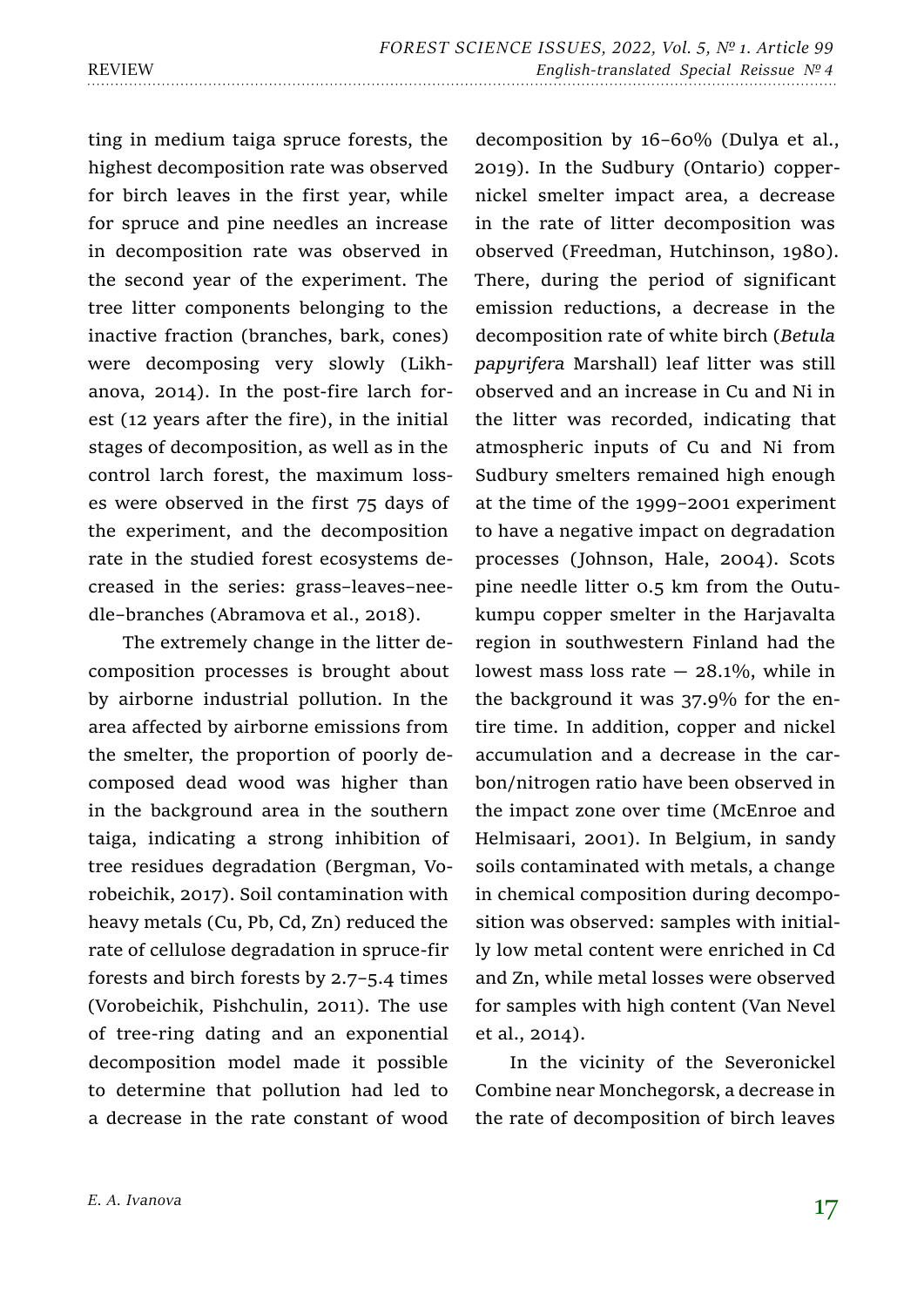was observed (Kozlov, Zvereva, 2015); in spruce and pine forests, a decrease in the rate of litter decomposition was noted, associated with a decrease in litter quality: increased initial content of heavy metals Ni and Cu, low content of nutrients and an increase in the lignin : N, C : N ration. In addition, during decomposition, plant residues in spruce and pine forests lost Ca, Mn, K, and Mg more intensively compared to the background and accumulated lignin, Al, Fe, Ni, and Cu (Lukina et al., 2017; Ivanova et al., 2019).

### **CONCLUSION**

Tree litter acts as a link between tree vegetation and soil. Data on the content of elements in the litter allows us to estimate the amount of elements entering the soil and predict the rate of decomposition, during which the elements are released and re-engaged in biogeochemical cycles. In recent decades, factors affecting the litter formation and decomposition, taking into account the producing species, have been extensively investigated. Although the quantitative and qualitative characteristics of tree litter and its decomposition and mineralisation processes have been studied, the spatial and seasonal variability of these parameters and processes have been studied insufficiently. There are not enough studies devoted to the influence of local sources of air pollution — metallurgical complex enterprises, thermal power plants, nuclear power plants and others  $-$  on the tree litter. Understanding the processes of adaptation of forest ecosystems to climate change, the variability of ecosystem functions of forests requires research into the variability of size, fractional composition, chemical composition and decomposition processes of tree litter, taking into account seasonal and spatial variability (forest canopy pattern structure) under conditions of combined natural and anthropogenic factors, including atmospheric pollution. This will improve forecasts of further changes in forest ecosystems and develop recommendations for optimizing production processes to reduce the impact on forest ecosystems.

### **FINANSING**

The research was carried out under the State Assignment of the Institute of North Industrial Ecology Problems FRC KSC RAS No 0226-2018-0111 (AAA-A18-118021490070-5) and partially under the Contract No D-1087.2021 "Integrated research of Russian Arctic forests to improve their productivity and preserve ecosystem functions".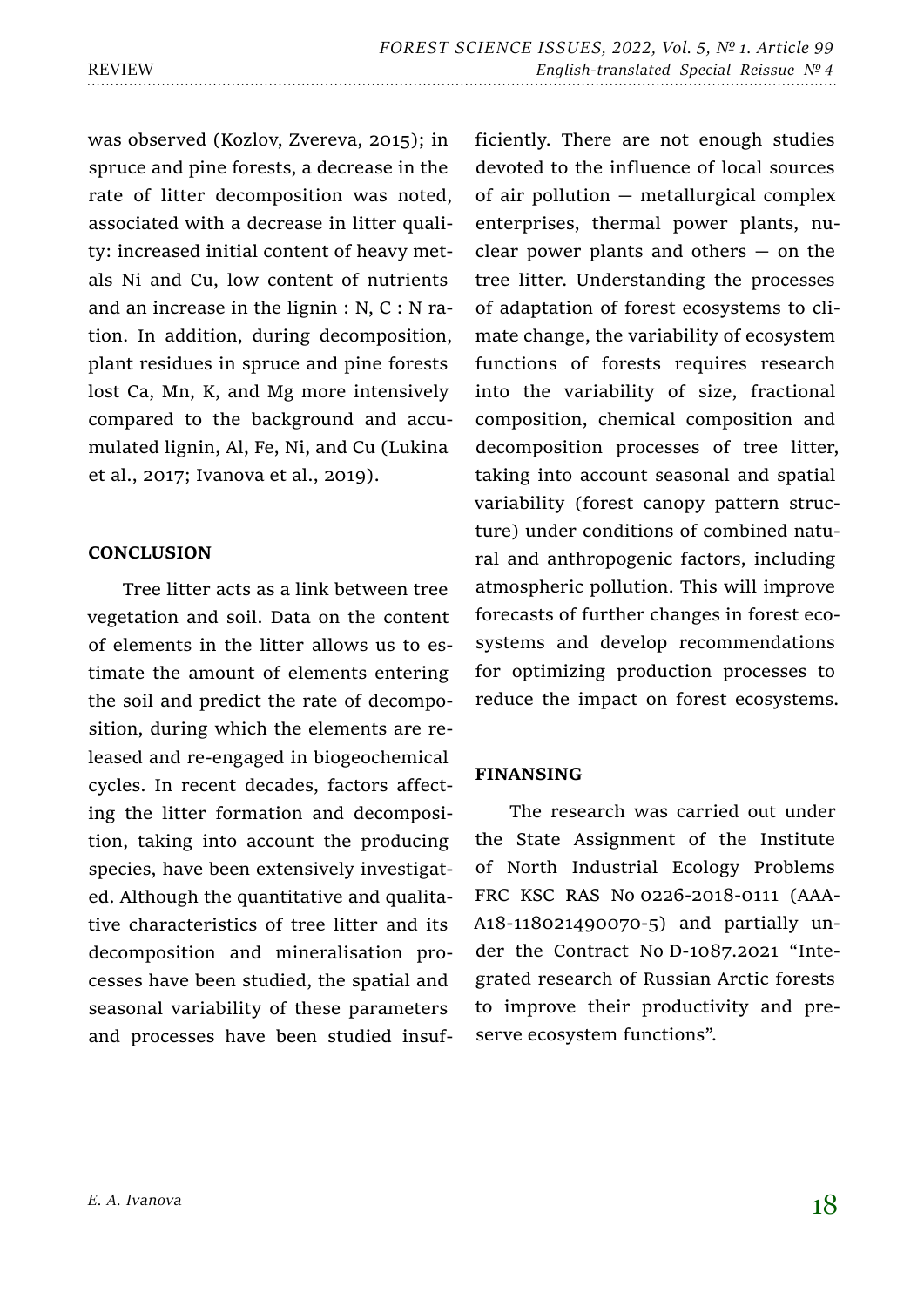#### **REFERENCES**

Abramova E. R., Bryanin S. V., Kondratova A. V., Razlozhenie opada v postpirogennykh listvennichnikakh khrebta Tukuringra (Verkhnee Priamur'e) (Litter decomposition in the post-fire larch forests of the Tukuringra Range (Upper Priamurie)), *Sibirskii lesnoi zhurnal*, 2018, No 2, pp. 71–77.

Albrektson A., Needle litterfall in stands of *Pinus sylvestris* L. in Sweden, in relation to site quality, stand age, and latitude, Scandinavian Journal of Forest Research, 1988, No 3, pp. 333–342.

Alekseeva A. A., Stepanova S. V., Primenenie listovogo opada v kachestve sorbtsionnogo materiala dlya likvidatsii avariinykh neftyanykh razlivov (Use of leaf litter as sorption material for elimination of accidental oil spills), *Zashchita okruzhayushchei sredy v neftegazovom komplekse. Sorbtsionnaya ochistka ot vrednykh primesei*, 2015, No 7, pp. 9–13.

Aponte C., García L. V., Marañón T., Tree species effects on nutrient cycling and soil biota: A feedback mechanism favouring species coexistence, *Forest Ecology and Management*, 2013, Vol. 309, рр. 36–46.

Arkhipov E. V., Dinamika nakopleniya lesnykh goryuchikh materialov v sosnovykh lesakh Kazakhskogo melkosopochnika (The dynamics of forest fuel material accumulation in the pine forests of the Kazakh Hummocks), *Vestnik Altaiskogo* 

*gosudarstvennogo agrarnogo universiteta*, 2014, No 9 (119), pp. 64–68.

Artemkina N. A., Soderzhanie lignina i tsellyulozy v opade i podstilke nenarushennykh i podverzhennykh tekhnogennomu zagryazneniyu severotaezhnykh sosnovykh lesov (The content of lignin and cellulose in the litter of undisturbed and technogenic polluted northern taiga forests), *Trudy Fersmanovskoi nauchnoi sessii GI KNTs RAN*. Apatity: Izd-vo Geologicheskogo instituta FITs KNTs RAN, 2018, No 15, pp. 418–421.

Bazilevich N. I., Titlyanova A. A., Smirnov V. V., Rodin L. E., Nechaeva N. T., Levin F. I., *Metody izucheniya biologicheskogo krugovorota v razlichnykh prirodnykh zonakh* (Methods for studying the biological cycle in various natural zones), Moscow: Mysl', 1978, 185 p.

Becker H., Aosaar J., Varik M., Morozov G., Aun K., Mander Ü., Soosaar K., Uri V., Annual net nitrogen mineralization and litter flux in well-drained downy birch, Norway spruce and Scots pine forest ecosystems, *Silva Fennica*, 2018, Vol. 52, No 4, Article 10013.

Belote R. T., Jones R. H., Tree leaf litter composition and nonnative earthworms influence plant invasion in experimental forest floor mesocosms, *Biological Invasions*, 2009, Vol. 11, Iss. 4, pp. 1045–1052.

Berg B., Albrektson A., Berg M. P., Cortina J., Johansson M.-B., Gallardo A., Mgadeira M., Pausas J., Kiratz W., Vallejo R.,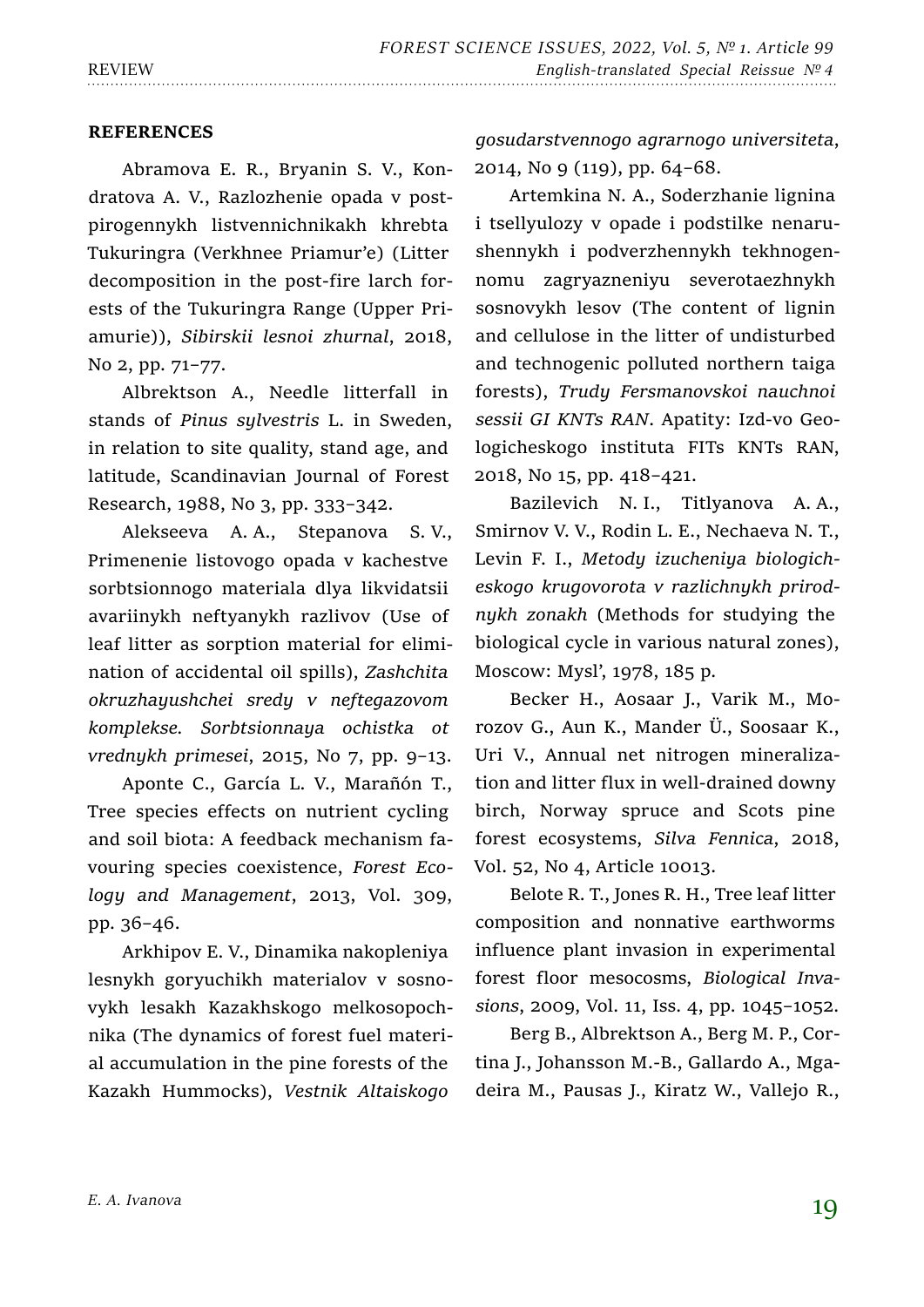McClaugherty C., Amounts of litter fall in some pine forests in European transect, in particular Scots pine, *Annals of Forest Science*, 1999, Vol. 56, pp. 625–639.

Berg B., Berg M. P., Bottner P., Box E., Breymeyer A., Ca de Anta R., Couteaux M., Escudero A., Gallardo A., Kratz W., Madeira M., Mälkönen E., Mc-Claugherty C., Meentemeyer V., Muñoz F., Piussi P., Remacle J., Vi de Santo A., Litter mass loss rates in pine forests of Europe and Eastern United States: some relationships with climate and litter quality, *Biogeochemistry*, 1993, Vol. 20, Iss. 3, pp. 127–159.

Berg B. Litter decomposition and organic matter turnover in northern forest soils, *Forest Ecology and Management*, 2000, Vol. 133, рр. 13–22.

Berg B., McClaugherty C., *Plant litter — decomposition, humus formation, carbon sequestration*, 2nd Edn. Edited by: B. Berg, C. McClaugherty, Germany: Springer-Verlag Berlin Heidelberg, 2008, 340 p.

Berg B. Decomposition patterns for foliar litter  $-$  A theory for influencing factors, *Soil Biology and Biochemistry*, 2014, Vol. 78, рр. 222–232.

Berg B., Johansson M.-B., Liu C., Faituri M., Sanborn P., Vesterdal L., Ni X., Hansen K., Ukonmaanaho L., Calcium in decomposing foliar litter  $-$  A synthesis for boreal and temperate coniferous forests, *Forest Ecology and Management*, 2017, Vol. 403, рр. 137–144.

Berg B., Meentemeyer V., Litter fall in some European coniferous forests as dependent on climate: a synthesis, *Canadian Journal of Forest Research*, 2001, Vol. 31, pp. 292–301.

Bergman I. E., Vorobeichik E. L., Vliyanie vybrosov medeplavil'nogo zavoda na formirovanie zapasa i razlozhenie krupnykh drevesnykh ostatkov v elovopikhtovykh lesakh (The effect of the cooper plant on the growing stock and decomposition of coarse woody debris in the spruce and fir woodland), *Lesovedenie*, 2017, No 1. pp. 24–38.

Bessonova V. P., Nemchenko M. V., Tkach V. V., Zapas makroelementov (P, K, Ca, Mg) i azota v opade i podstilke v protivoerozionnom nasazhdenii *Robinia pseudoacacia* L. (Stock of macroelements (P, K, Ca, Mg) and of nitrogen in litter fall and bedding in the antierosion stands *Robinia pseudoacacia* L.), Vestnik Donskogo gosudarstvennogo agrarnogo universiteta, 2017, Iss. 1 (23.1), Part. 1, *Sel'skokhozyaistvennye nauki*, pp. 42–50.

Blanco J. A., Bosco Imbert J., Castillo F. J., Thinning affects *Pinus sylvestris*  needle decomposition rates and chemistry differently depending on site conditions, *Biogeochemistry*, 2011. Vol. 106. Iss. 3. pp. 397–414.

Bobkova K. S., Rol' lesnoj podstilki v funkcionirovanii hvojnyh ekosistem Evropejskogo Severa (The role of forest litter in the functioning of coniferous ecosystems in the European North), *Vestnik*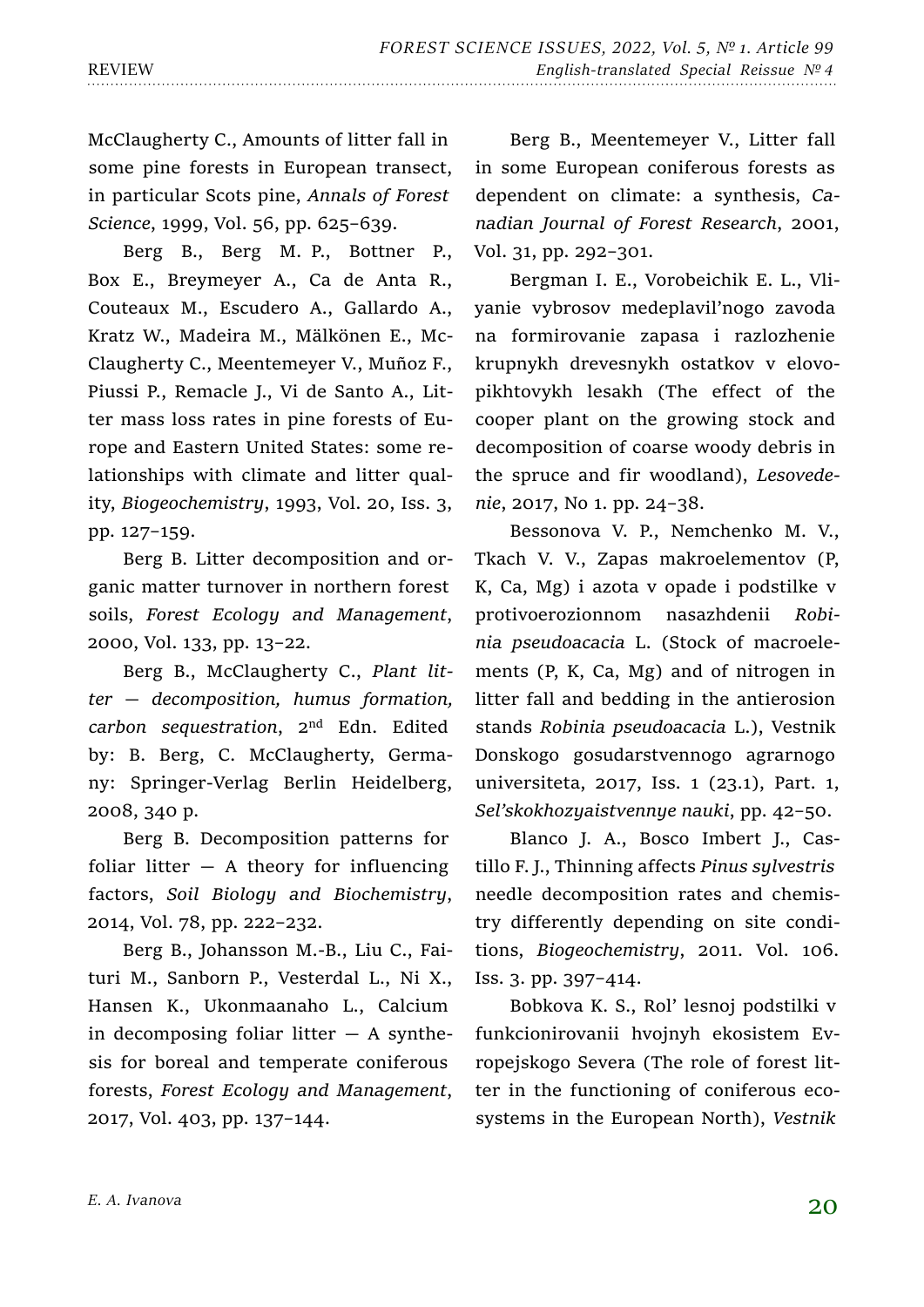*Instituta biologii Komi NC UrO RAN*, 2000, No 9 (35), available at: https://ib.komisc. ru/add/old/t/ru/ir/vt/00-35/05.html (June 21, 2021)

Boev V. A., Baranovskaya N. V., Boev V. V., Rtut' v listovom opade podtaezhnykh lesov na fonovoi territorii (Mercury in leaf litter of subtaiga forests on the natural territory), *Izvestiya Tomskogo politekhnicheskogo universiteta. Inzhiniring georesursov*, 2018, Vol. 329, No 8, pp. 124–131.

Boldeskul A. G., Kudryavtseva E. P., Arzhanova V. S., Rol' drevesnykh vidov v protsessakh funktsionirovaniya landshaftov chernopikhtovo-shirokolistvennykh lesov Yuzhnogo Primor'ya (Role of arboreous species in the functioning of landscapes of fir-broadleaved forests in the southern part of Primorskii Krai), *Sibirskii ekologicheskii zhurnal*, 2015, No 3. pp. 355–362.

Bonanomi G., Capodilupo M., Incerti G., Mazzoleni S., Nitrogen transfer in litter mixture enhances decomposition rate, temperature sensitivity, and C quality changes, *Plant Soil*, 2014, Vol. 381. Iss. 1–2. рр. 307–321.

Bondareva L. G., Rubailo A. I., Novye dannye urovnya zagryazneniya aerozol'nymi vypadeniyami tritiya v blizhnei zone vliyaniya gorno-khimicheskogo kombinata GK Rosatoma (New data on the level of contamination with tritium aerosol fallout in the nearest influence zone of the mining-chemical combine of the Rosatom

State Corporation), *Doklady akademii nauk*, 2016, Vol. 467, No 1, pp. 67–70.

Bradford M. A., Berg B., Maynard D. S., Wieder W. R., Wood S. A., Understanding the dominant controls on litter decomposition, *Journal of Ecology*, 2016, No 104, Iss. 1, рр. 229–238.

Bray J. R., Gorham E., Litter production in forests of the world, *Advances in Ecological Research*, Academic Press, London, 1964, Vol. 2, pp. 101–157.

Brovkin V., van Bodegom P. M., Kleinen T., Wirth C., Cornwell W. K., Cornelissen J. H. C., Kattge J., Plant-driven variation in decomposition rates improves projections of global litter stock distribution, *Biogeosciences*, 2012, Vol. 9, Iss. 1, pp. 565–576.

Bryanin S. V., Abramova E. R., Opad fitomassy v postpirogennykh listvennichnikakh Zeiskogo zapovednika (Verkhnee Priamur'e) (Phytomass of litter fall in postfire larch forests of Zeisky nature reserve (Upper Priamurie)), *Sibirskii lesnoi zhurnal*, 2017, No 2, pp. 93–101.

Chavez-Vergara B., Merino A., Vázquez-Marrufo G., García-Oliva F., Organic matter dynamics and microbial activity during decomposition of forest floor under two native neotropical oak species in a temperate deciduous forest in Mexico, *Geoderma*, 2014, Vol. 235-236, рр. 133–145.

Chen X., Page-Dumroese D., Lv R., Wang W., Li G., Liu Y., Interaction of initial litter quality and thinning intensity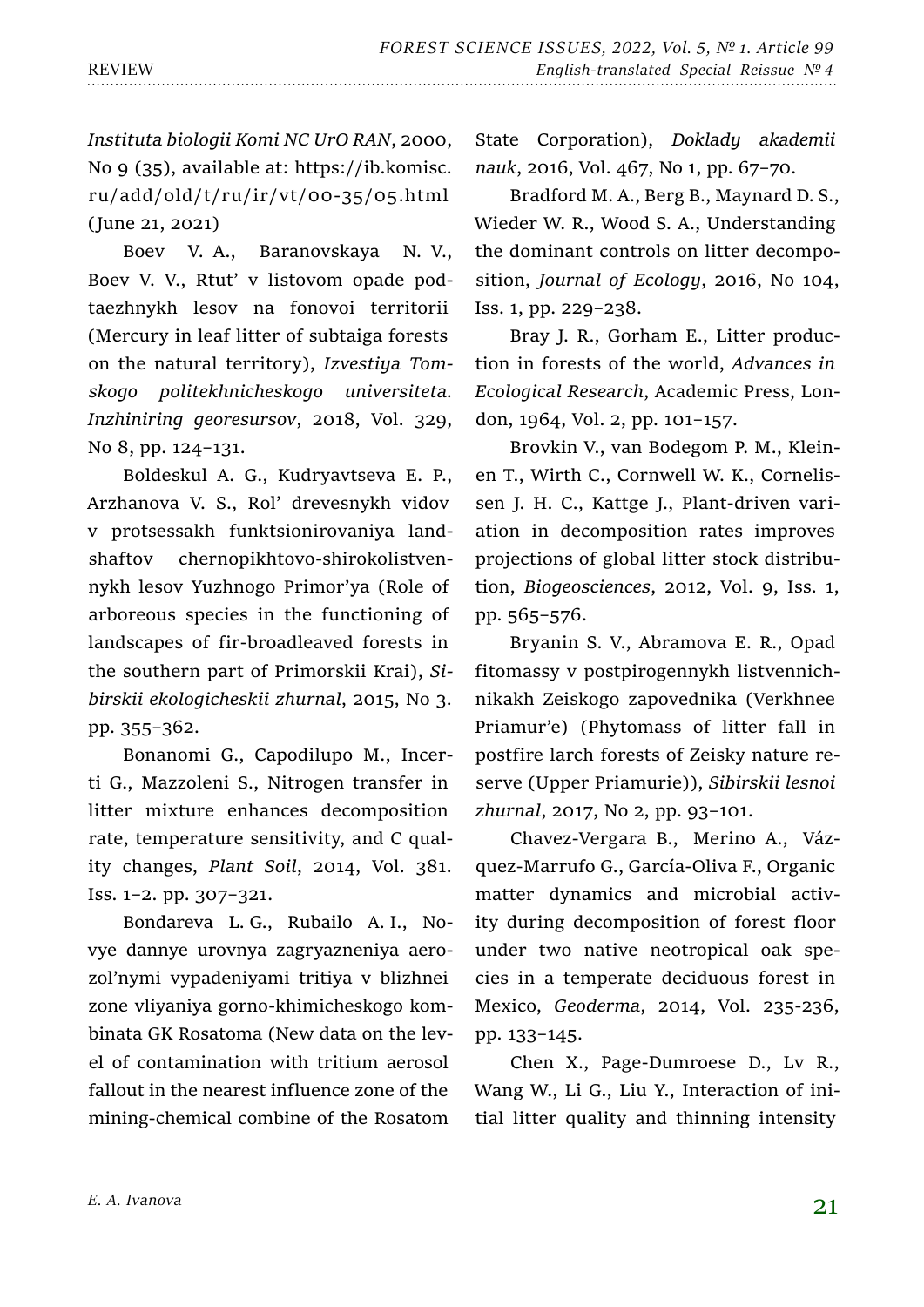on litter decomposition rate, nitrogen accumulation and release in a pine plantation, *Silva Fennica*, 2014, Vol. 48, No 4. Article 1211.

Chernen'kova T. V., Bochkarev Yu. N., Fridrikh M., Bettger T., Vozdeistvie prirodno-antropogennykh faktorov na radial'nyi prirost derev'ev Kol'skogo Severa (The impact of natural and anthropogenic factors on radial tree growth on the northern Kola Peninsula), *Lesovedenie*, 2012, No 4, pp. 3–15.

Chernen'kova T. V., Koroleva N. E., Borovichev E. A., Melekhin A. V., Izmenenie organizatsii lesnogo pokrova makrosklonov k ozeru Imandra v usloviyakh tekhnogennogo zagryazneniya (Change of the forest cover on the slopes oriented towards Lake Imandra under industrial pollution), *Trudy Karel'skogo nauchnogo tsentra RAN*, 2016, No 12, pp. 3–24.

Chul'diene D., Aleinikoviene Yu., Murashkiene M., Marozas V., Armolaitis K., Raspad i sokhrannost' organicheskikh soedinenii i pitatel'nykh elementov v listvennom opade posle zimnego sezona pod lesoposadkami listvennitsy evropeiskoi, buka obyknovennogo i duba krasnogo v Litve (Decomposition and preservation of organic compounds and nutrients in the foliar litter after the winter season under the forest plantations of european larch, european beech and red oak in Lithuania), *Pochvovedenie*, 2017, No 1, pp. 53–63.

Danilova E. G., Stepanova S. V., Pererabotka berezovogo opada s tsel'yu

polucheniya tovarnogo produkta (tsellyulozy) (Processing of birch litter to obtain a commercial product (cellulose)), *Vestnik tekhnologicheskogo universiteta*, 2017, Vol. 20, No 7, pp. 37–40.

Davey M. P., Berg B., Emmett B. A., Rowland P., Decomposition of oak leaf litter is related to initial litter Mn concentrations, *Canadian Journal of Botany*, 2007, Vol. 85, Iss. 1, pp. 16–24.

De Marco A., Vittozzi P., Rutigliano F. A., Virzo de Santo A. Nutrient dynamics during decomposition of four different pine litters. In: Leone V. (ed.), Lovreglio R. (ed.). *Proceedings of the international workshop MEDPINE 3: conservation, regeneration and restoration of Mediterranean pines and their ecosystems*, Bari: CIHEAM, 2007, pp. 73–77.

De Weirdt M., Verbeeck H., Maignan F., Peylin P., Poulter B., Bonal D., Ciais P., Steppe K., Seasonal leaf dynamics for tropical evergreen forests in a process-based global ecosystem model, Geoscientific Model Development, 2012, Vol. 5, Iss. 5, pp. 1091–1108.

Dearden, F. M., Dehlin, H., Wardle, D. A., Nilsson, M-C., Changes in the ratio of twig to foliage in litterfall with species composition, and consequences for decomposition across a long term chronosequence, *Oikos*, 2006, Vol. 115, Iss. 3, pp. 453–462.

Derome J., Lindroos A.-J., Effects of heavy metal contamination on macronutrient availability and acidification pa-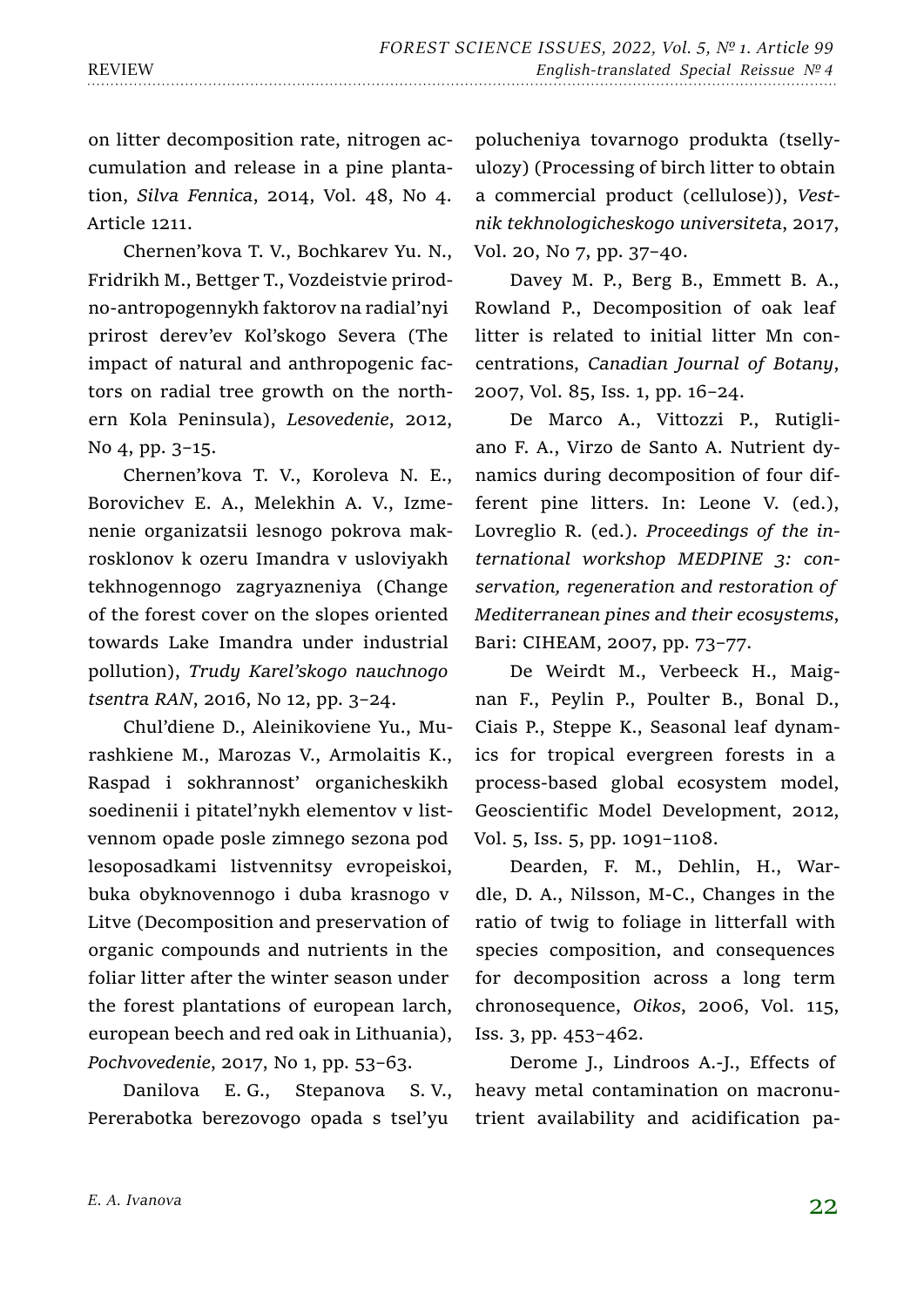rameters in forest soil in the vicinity of the Harjavalta Cu-Ni smelter, SW Finland, *Environmental Pollution*, 1998, Vol. 99, Iss. 2, pp. 225–232.

Dulya O. V., Bergman I. E., Kukarskih V. V., Vorobeichik E. L., Smirnov G. Yu., Mikryukov V. S., Pollution-induced slowdown of coarse woody debris decomposition differs between two coniferous tree species, *Forest Ecology and Management*, 2019, Vol. 448, pp. 312–320.

Dupuy J. M., Chazdon R. L., Interacting effects of canopy gap, understory vegetation and leaf litter on tree seedling recruitment and composition in tropical secondary forests, *Forest Ecology and Management*, 2008, Vol. 255, pp. 3716–3725.

Ermakova O. D. Struktura i dinamika opada listopadnykh porod v drevostoyakh severnogo makrosklona khrebta Khamar-Daban (Yuzhnoe Pribaikal'e) (Structure and dynamics of deciduous trees debris forest stands of northern macroslope of Khamar-Daban ridge (South Pribaikalye)), *Izvestiya Samarskogo nauchnogo tsentra RAN*, 2009, Vol. 11, No 1 (3), pp. 377–380.

Fang X., Zhao L., Zhou G., Huang W., Liu J., Increased litter input increases litter decomposition and soil respiration but has minor effects on soil organic carbon in subtropical forests, *Plant Soil*, 2015, Vol. 392, pp. 139–153.

Flower-Ellis J. G. K., Litterfall in an age series of Scots pine stands: Summary of results for the period 1973–1983, *Department of Ecology and Environmental* 

*Research, Swedish University of Agricultural Sciences*, 1985, Report 19, pp. 75–94.

Fomicheva O. A., Polyanskaya L. M., Nikonov V. V., Lukina N. V., Orlova M. A., Isaeva L. G., Chislennost' i biomassa pochvennykh mikroorganizmov v starovozrastnykh korennykh elovykh lesakh severnoi taigi (Population and biomass of soil microorganisms in old-growth primary spruce forests in the northern taiga), *Pochvovedenie*, 2006, No 12, pp. 1469–1478.

Freedman B., Hutchinson T. C., Effects of smelter pollutants on forest leaf litter decomposition near a nickel–copper smelter at Sudbury, Ontario, *Canadian Journal of Botany*, 1980, Vol. 58, No 15, pp. 1722–1736.

Guo C., Cornelissen J. H. C., Tuo B., Ci H., Yan E.-R., Non-negligible contribution of subordinates in community-level litter decomposition: Deciduous trees in an evergreen world, *Journal of Ecology*, 2020, Vol. 108, Iss. 4, pp. 1713–1724.

Hale B., Robertson P., Plant community and litter composition in temperate deciduous woodlots along two field gradients of soil Ni, Cu and Co concentrations, *Environmental Pollution*, 2016, Vol. 212, pp. 41–47.

Hilli S., Significance of litter production of forest stands and ground vegetation in the formation of organic matter and storage of carbon in boreal coniferous forests [in:] *Forest condition monitoring in Finland — National report* (Eds.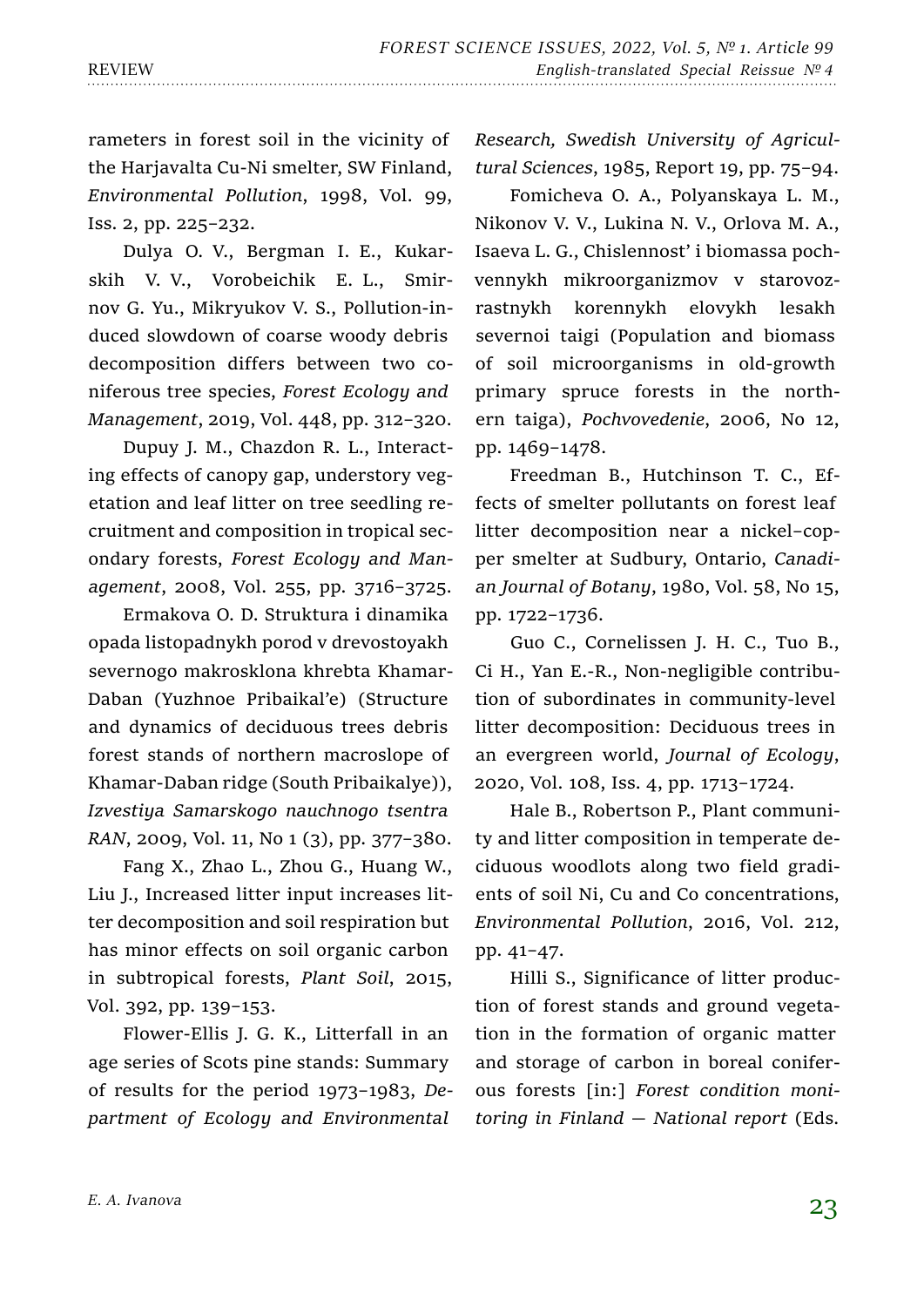P. Merilä, S. Jortikka), The Finnish Forest Research Institute, 2013, URL: https:// clck.ru/dWRrT (June 21, 2021)

Högberg P., Näsholm T., Franklin O., Tamm Review: On the nature of the nitrogen limitation to plant growth in Fennoscandian boreal forests, *Forest Ecology and Management*, 2017, Vol. 403, pp. 161–185.

Ilvesniemi H., Levula J., Ojansuu R., Kolari P., Kulmala L., Pumpanen J., Launiainen S., Vesala T., Nikinmaa E., Longterm measurements of the carbon balance of a boreal Scots pine dominated forest ecosystem, *Boreal Environment Research*, Helsinki, 2009, Vol. 14, pp. 731–753.

Isidorov V. A., Smolewska M., Purzyńska-Pugacewicz A., Tyszkiewicz Z., Chemical composition of volatile and extractive compounds of pine and spruce leaf litter in the initial stages of decomposition, *Biogeosciences*, 2010, Vol. 7, Iss. 9, pp. 2785–2794.

Ivanova A. E., Nikolaeva V. V., Marfenina O. E., Izmenenie tsellyulozoliticheskoi aktivnosti gorodskikh pochv v svyazi s iz''yatiem rastitel'nogo opada (na primere Moskvy) (Changes in the cellulolytic activity of urban soils induced by the removal of plant litter (using Moscow as an example)), *Pochvovedenie*, 2015, No 5, pp. 562–570.

Ivanova E. A., Lukina N. V., Var'irovanie massy i fraktsionnogo sostava drevesnogo opada v sosnyakakh kustarnichkovo-lishainikovykh pri aerotekhnogennom zagryaznenii (Variation of mass and fraction composition of tree litter in dwarf shrub-lichen pine forests under aerial technogenic pollution), *Lesovedenie*, 2017, No 5, pp. 47–58.

Ivanova E. A., Lukina N. V., Danilova M. A., Artemkina N. A., Smirnov V. E., Ershov V. V., Isaeva L. G., Vliyanie aerotekhnogennogo zagryazneniya na skorost' razlozheniya rastitel'nykh ostatkov v sosnovykh lesakh na severnom predele rasprostraneniya (The effect of air pollution on the rate of decomposition of plant litter at the northern limit of pine forests), *Lesovedenie*, 2019, No 6, pp. 533–546.

Johnson D., Hale B., White birch (*Betula papyrifera* Marshall) foliar litter decomposition in relation to trace metal atmospheric inputs at metal-contaminated and uncontaminated sites near Sudbury, Ontario and Rouyn-Noranda, Quebec, Canada, *Environmental Pollution*, 2004, Vol. 127, Iss. 1, pp. 65–72.

Jonczak J., Parzych A., The content of heavy metals in the soil and litterfall in a beech-pine-spruce stand in northern Poland, *Archives of Environmental Protection*, 2014, Vol. 40, No 4. pp. 67–77.

Karpachevskii L. O., Voronin A. D., Dmitriev E. A., Stroganova M. N., Shoba S. A., *Pochvenno-biogeotsenoticheskie issledovaniya v lesnykh biogeotsenozakh* (Soil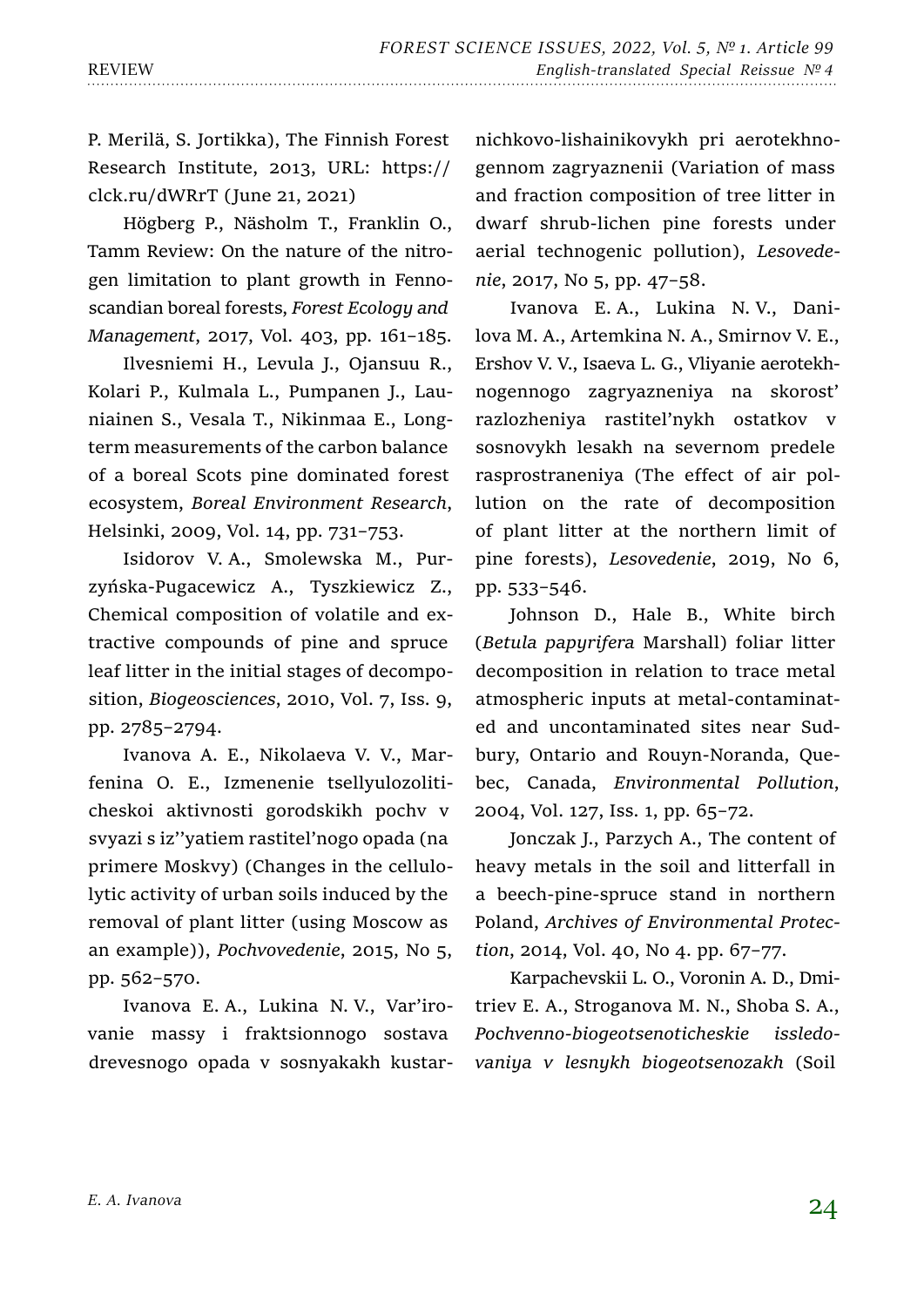biogeocenotic studies in forest biogeocenoses), Moscow: izd-vo Moskovskogo universiteta, 1980, 160 p.

Kazimirov N. I., Morozova R. M., *Biologicheskii krugovorot veshchestv v el'nikakh Karelii* (The biological cycle of substances in the spruce forests of Karelia), Leningrad: Nauka, 1973, 175 p.

Kiikkilä O., Heavy-metal pollution and remediation of forest soil around the Harjavalta Cu-Ni smelter, in SW Finland, *Silva Fennica*, 2003, Vol. 37, No 3, pp. 399–415.

Kolmogorova E. Yu., Ufimtsev V. I., Nekotorye osobennosti khimicheskogo sostava opada sosny obyknovennoi, proizrastayushchei v usloviyakh porodnogo otvala (Some peculiarities of the chemical composition of Scotch pine debris, growing under conditions of coal pit), *Uspekhi sovremennogo estestvoznaniya*, 2018, No 11, Part. 2, pp. 267–272.

Komissarov M. A., Ogura Sh., Raspredelenie i migratsiya radiotseziya v sklonovykh landshaftakh cherez 3 goda posle avarii na AES Fukusima-1 (Distribution and migration of radiocesium in sloping landscapes three years after the Fukushima-1 nuclear accident), *Pochvovedenie*, 2017, No 7, pp. 886–896.

Kopáček J., Cudlín P., Fluksová H., Kaňa J., Picek T., Šantrůčková H., Svoboda M., Vaněk D., Dynamics and composition of litterfall in an unmanaged Norway spruce (*Picea abies*) forest after barkbeetle outbreak, *Boreal Environment Research*, 2015, Vol. 20, No 3, pp. 305–323.

Kopáček J., Cudlín P., Svoboda M., Chmelikova E., Kaňa J., Picek T., Composition of Norway spruce litter and foliage in atmospherically acidified and nitrogensaturated Bohemian Forest stands, Czech Republic, *Boreal Environment Research*, 2010, Vol. 15, No 4, pp. 413–426.

Kopylova L. Yu., *Nakoplenie tyazhelykh metallov v drevesnykh rasteniyakh na urbanizirovannykh territoriyakh vostochnogo Zabaikal'ya. Avtoref. diss. … kand. biol. nauk* (Peculiarities of heavy metals accumulation by woody plants in urban territories of Eastern Zabaikalie. Extended abstract of candidate's biol. sci. thesis), Ulan-Ude, 2012, 24 p.

Kouki J., Hokkanen Y., Long-term needle litterfall of a Scots pine *Pinus sylvestris* stand: relation to temperature factors, *Oecologia*, 1992, No 89, pp. 176–181.

Kozlov M., Zvereva E., Decomposition of birch leaves in heavily polluted industrial barrens: relative importance of leaf quality and site of exposure, *Environmental Science & Pollution Research*, 2015, Vol. 22, Iss. 13, pp. 9943–9950.

Krishna M. P., Mohan M., Litter decomposition in forest ecosystems: a review, *Energy, Ecology and Environment*, 2017, Vol. 2, Iss. 4, pp. 236–249.

Kuznetsov M. A., Vliyanie uslovii razlozheniya i sostava opada na kharakteristiki i zapas podstilki v srednetaezhnom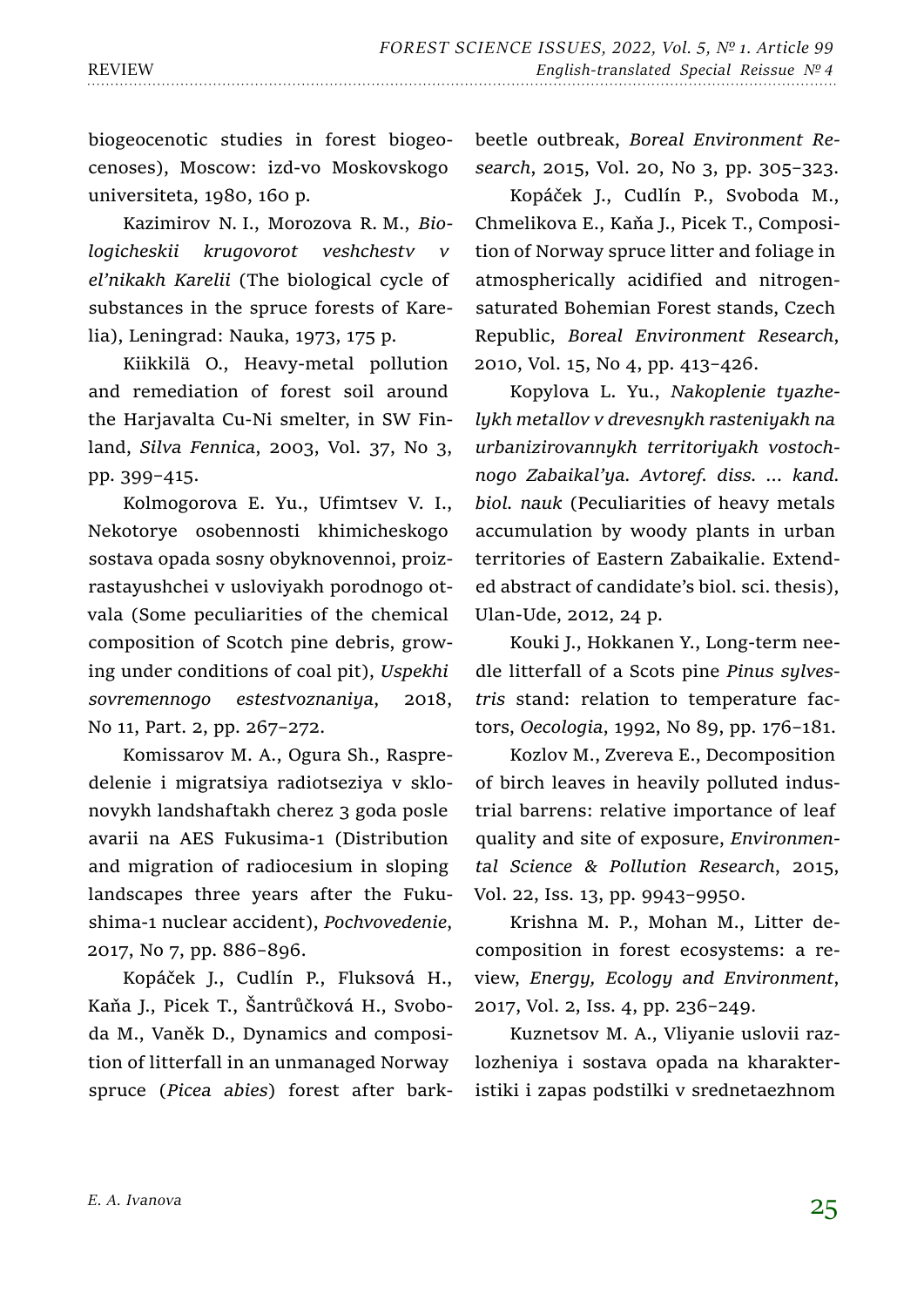chernichno-sfagnovom el'nike (Effect of decomposition conditions and falloff composition on litter reserves and characteristics in a bilberry-sphagnum spruce forest of middle taiga), *Lesovedenie*, 2010, No 6, pp. 54–60.

Kuznetsov M. A., Osipov A. F., Rastitel'nyi opad kak komponent biologicheskogo krugovorota ugleroda v zabolochennykh khvoinykh soobshchestvakh srednei taigi (Plant litter as a component of the biological carbon cycle of wet coniferous communities in the middle taiga), *Vestnik Instituta biologii Komi NTs Ural'skogo otdeleniya RAN*, Izd-vo Instituta biologii Komi NTs UrO RAN, 2011, No 9, pp. 10–12.

Lamppu J., Huttunen S., Relations between Scots pine needle element concentrations and decreased needle longevity along pollution gradients, *Environmental Pollution*, 2003, Vol. 122, Iss. 1, pp. 119–126.

Larionova A. A., Kvitkina A. K., Bykhovets S. S., Lopes-de-Gerenyu V. O., Kolyagin Yu. G., Kaganov V. V., Vliyanie azota na mineralizatsiyu i gumifikatsiyu lesnykh opadov v model'nom eksperimente (The contribution of nitrogen to mineralization and humification of forest litter in simulation study), *Lesovedenie*, 2017, No 2, pp. 128–139.

Lenthonen A., Lindholm M., Hokkanen T., Salminen H., Jalkanen R., Testing dependence between growth and

needle litterfall in Scots pine — a case study in northern Finland, *Tree Physiology*, Heron Publishing—Victoria, Canada, 2008, Vol. 28, pp. 1741–1749.

Likhanova N. V., Rol' rastitel'nogo opada v formirovanii lesnoi podstilki na vyrubkakh el'nikov srednei taigi (The role of tree waste in the litter layer formation in cutting areas of middle taiga spruce forests), *Izvestiya VUZov. Lesnoi zhurnal*, 2014, No 3, pp. 52–66.

Liu C., Duan C., Meng X., Yue M., Zhang H., Wang P., Xiao Y., Hou Z., Wang Y., Pan Y., Cadmium pollution alters earthworm activity and thus leaf-litter decomposition and soil properties, *Environmental Pollution*, 2020, Vol. 267, Article 115410.

Loydi A., Lohse K., Otte A., Donath T. W., Distribution and effects of tree leaf litter on vegetation composition and biomass in a forest–grassland ecotone, *Journal of Plant Ecology*, 2014, Vol. 7, Iss. 3, pp. 264–275.

Lukina N. V. Polyanskaya L. M., Orlova M. A., *Pitatel'nyi rezhim pochv severotaezhnykh lesov* (Nutrient regime of soils of the north taiga forests), Moscow: Nauka, 2008, 342 p.

Lukina N. V., Nikonov V. V., *Biogeokhimicheskie tsikly v lesakh Severa v usloviyakh aerotekhnogennogo zagryazneniya* (Biogeochemical cycles in the Northern forest ecosystems subjected to air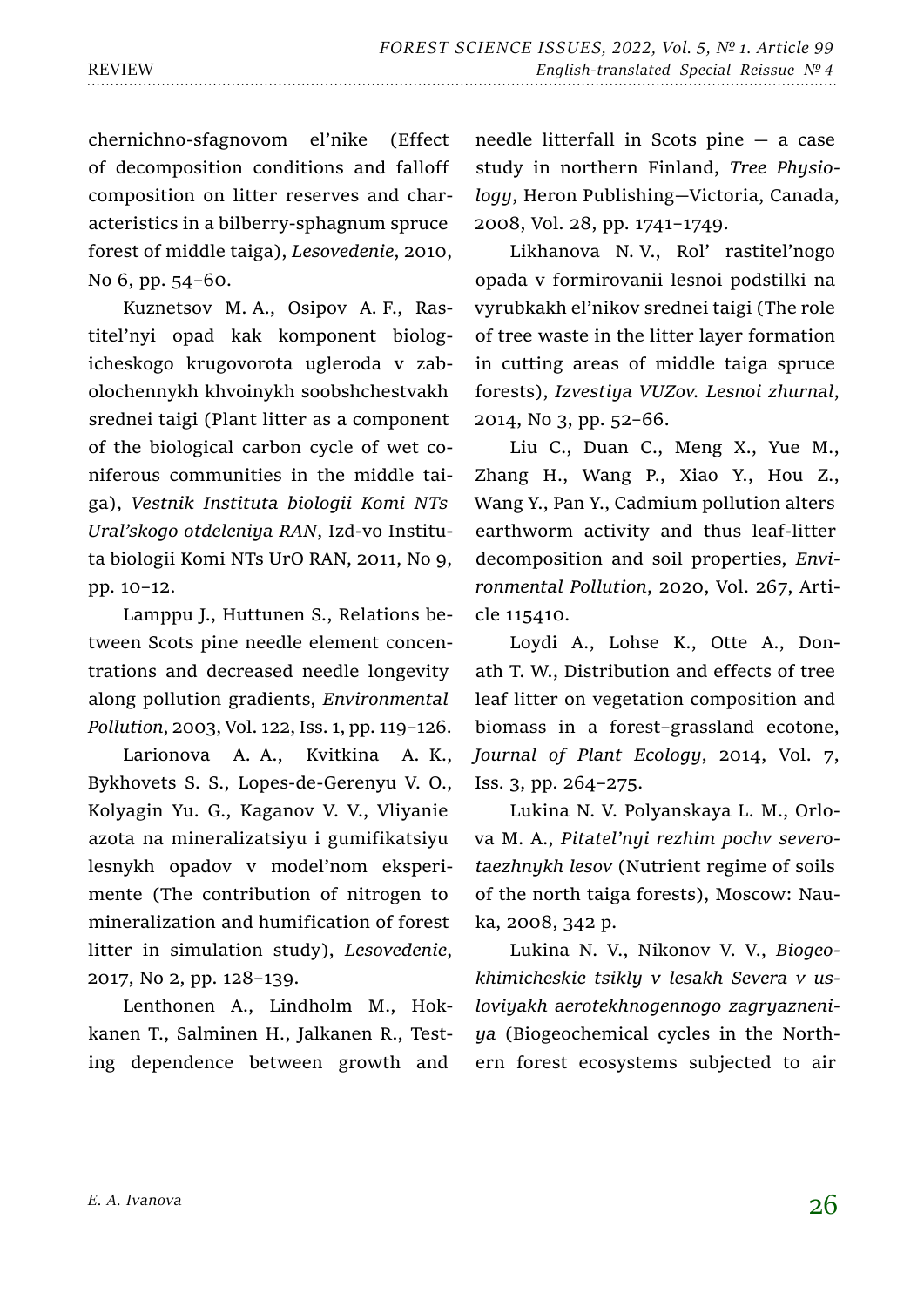pollution), Apatity: Izd-vo Kol'skogo nauch. tsentra RAN, 1996, Part 1, 213 p., Part 2, 192 p.

Lukina N. V., Nikonov V. V., *Pitatel'nyi rezhim lesov severnoi taigi: prirodnye i tekhnogennye aspekty* (Nutrient status of north taiga forests: natural regularities and pollution-induced changes), Apatity: Izd-vo Kol'skogo nauch. tsentra RAN, 1998, 316 p.

Lukina N. V., Orlova M. A., Steinnes E., Artemkina N. A., Gorbacheva T. T., Smirnov V. E., Belova E. A., Mass-loss rates from decomposition of plant residues in spruce forests near the northern tree line subject to strong air pollution, *Environmental Science and Pollution Research*, 2017, Vol. 24, Iss. 24, pp. 19874–19887.

Lyanguzova I., Yarmishko V., Gorshkov V., Stavrova N., Bakkal I., Impact of Heavy Metals on Forest Ecosystems of the European North of Russia [in:] *Heavy Metals* (eds. H. E. D. M. Saleh, R. F. Aglan), IntechOpen, 2018, p. 92.

Manakov K. N., Nikonov V. V., *Biologicheskii krugovorot mineral'nykh elementov i pochvoobrazovanie v el'nikakh Krainego Severa* (The biological cycle of minerals and soil formation in the spruce forests of the Far North), Leningrad: Nauka, 1981, 196 p.

Marian F., Sandmann D., Krashevska V., Maraun M., Scheu S., Leaf and root litter decomposition is discontinued at high altitude tropical montane rainforests contributing to carbon sequestration, *Ecology and Evolution*, 2017, Vol. 7, Iss. 16, pp. 6432–6443.

McEnroe N. A., Helmisaari H.-S., Decomposition of coniferous forest litter along a heavy metal pollution gradient, south-west Finland, *Environmental Pollution*, 2001, Vol. 113, Iss. 1, pp. 11–18.

Meier I. C., Leuschner Ch., Hertel D., Nutrient return with leaf litter fall in *Fagus sylvatica* forests across a soil fertility gradient, *Plant Ecology*, 2005, Vol. 177, Issue 1, pp. 99–112.

*Methods to study litter decomposition. A practical guide* (Eds. M. A. S. Graça, F. Bärlocher, M. O. Gessner). Springer, 2005, 329 p.

Michopoulos P., Bourletsikas A., Kaoukis K., Fluxes, stocks and availability of nitrogen in evergreen broadleaf and fir forests: similarities and differences, *Journal of Forestry Research*, 2020, 8 p.

*Ministerstvo prirodnykh resursov i ekologii Murmanskoi oblasti* (The Ministry of Natural Resources and Ecology of the Murmansk region), Murmansk, 2015, 177 p.

Mironenko L. M., Osobennosti biologicheskogo krugovorota v drevostoyakh nekotorykh lesoobrazuyushchikh porod Severnoi Evrazii: matematicheskoe issledovanie (Features of biological cycle in stands of some Northern Eurasia forming tree species: mathematical research), *Pyataya natsional'naya nauchnaya konferentsiya s mezhdunarodnym uchastiem* "*Matematicheskoe modelirovanie v*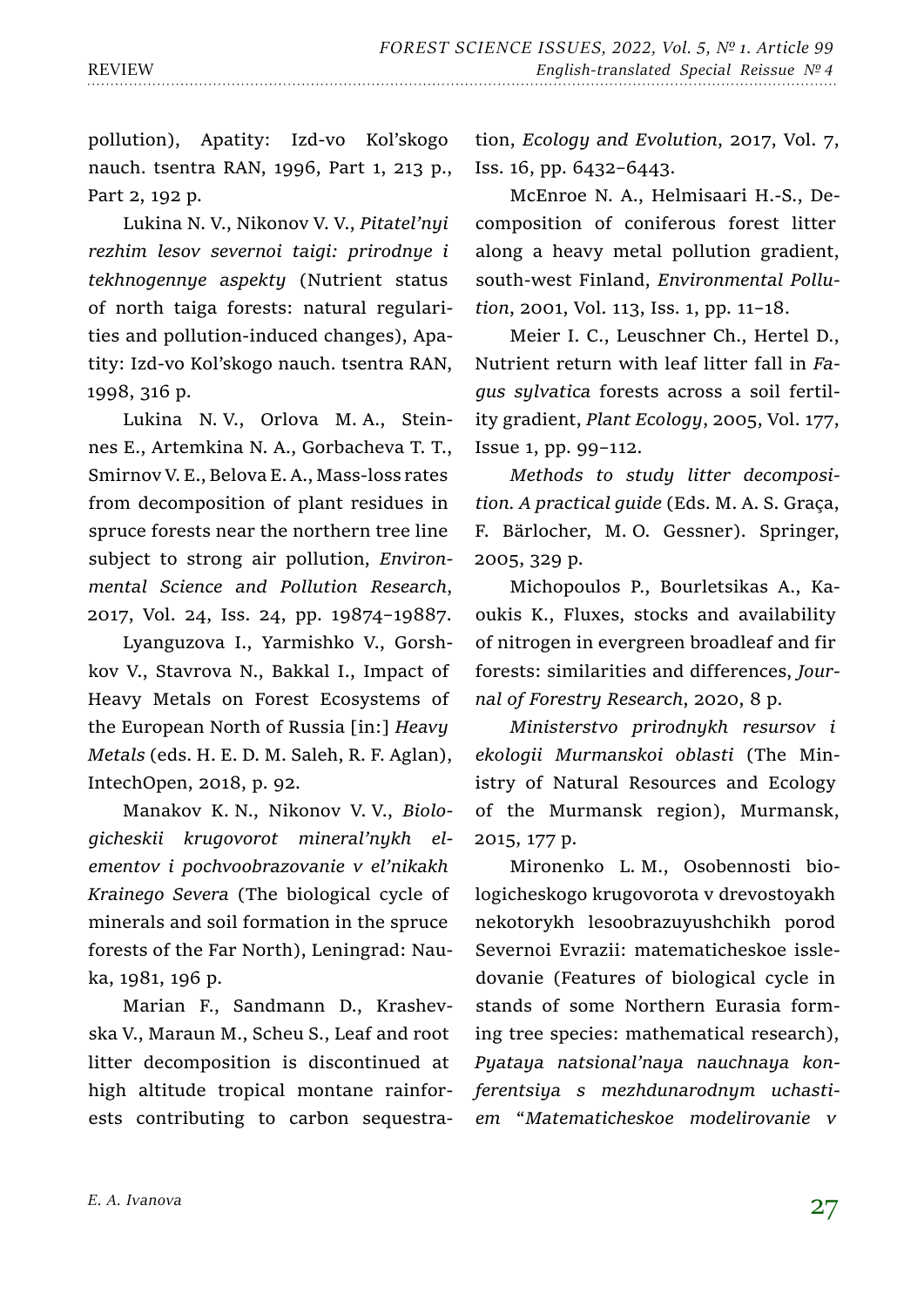*ekologii*" *EkoMatMod-2017* (5th National Science Conference with International Participation "Mathematical Modeling in Ecology" EcoMatMod-2017), Pushchino, 16–20 October 2017, Pushchino: IFKhiBPP RAN, 2017, pp. 125–127.

Moore T. R., Trofymow J. A., Prescott C. E., Fyles J., Titus B. D., CIDET working group, Patterns of carbon, nitrogen and phosphorus dynamics in decomposing foliar litter in Canadian forests, *Ecosystems*, 2006, Vol. 9, No 1, pp. 46–62.

Nakazato R. K., Lourenço I. S., Esposito M. P., Lima M. E. L., Ferreira M. L., Campos R. de O. A., Rinaldi M. C. S., Domingos M., Trace metals at the tree-litter-soil- interface in Brazilian Atlantic Forest plots surrounded by sources of air pollution, *Environmental Pollution*, 2021, Vol. 268, Part A, Article 115797.

Nekrasova T. P., Semennye gody i problema prognoza urozhaev u khvoinykh drevesnykh porod (Seminal years and the problem of crop forecast for coniferous tree species), *Trudy po lesnomu khozyaistvu*, Zapadno-sibirskii filial AN SSSR, Novosibirskoe obshchestvo NTOLesprom, 1957, Issue 3, pp. 185–191.

Neumann M., Ukonmaanaho L., Johnson J., Benham S., Vesterdal L., Novotný R., Verstraeten A., Lundin L., Thimonier A., Michopoulos P., Hasenauer H. Quantifying carbon and nutrient input from litterfall in European forests using field observations and modeling, *Global Biogeochemical Cycles*, 2018, Vol. 32, No 5, P. 784–798.

Nieminen, T., Helmisaari H-S., Nutrient retranslocation in the foliage of *Pinus sylvestris* L. growing along a heavy metal pollution gradient, *Tree Physiology*, 1996, Vol. 16, Iss. 10, pp. 825–831.

Nieminen T. M., Derome J., Helmisaari H.-S., Interactions between precipitation and Scots pine canopies along a heavy-metal pollution gradient, *Environmental Pollution*, 1999, Vol. 106, Iss. 1, pp. 129–137.

Nikonov V. V., Lukina N. V., Polyanskaya L. M., Panikova A. N., Osobennosti rasprostraneniya mikroorganizmov v Al-Fe-gumusovykh podzolakh severotaezhnykh elovykh lesov: prirodnye i tekhnogennye aspekty (Features of the microorganisms distribution in Al-Fe-humus podzols under northern taiga spruce forests: natural and technogenic aspects), *Mikrobiologiya*, 2001, Vol. 70, No 3, pp. 319–328.

Nikonov V. V., Lukina N. V., Bezel' V. S., Bel'skii E. A., Bespalova A. Yu., …, & Yatsenko-Khmelevskaya M. A., Rasseyannye elementy v boreal'nykh lesakh (Scattered elements in boreal forests), Moscow: Nauka, 2004, 616 p.

Novák J., Dušek D., Slodičák M., Quantity and quality of litterfall in young oak stands, *Journal of Forest Science*, 2014, Vol. 60, No 6, pp. 219–225.

Ogden A. E., Schmidt M. G., Litterfall and soil characteristics in canopy gaps occupied by vine maple in a coastal western hemlock forest, *Сanadian Journal of Soil Science*, 1997, Vol. 77, Iss. 4, pp. 703–711.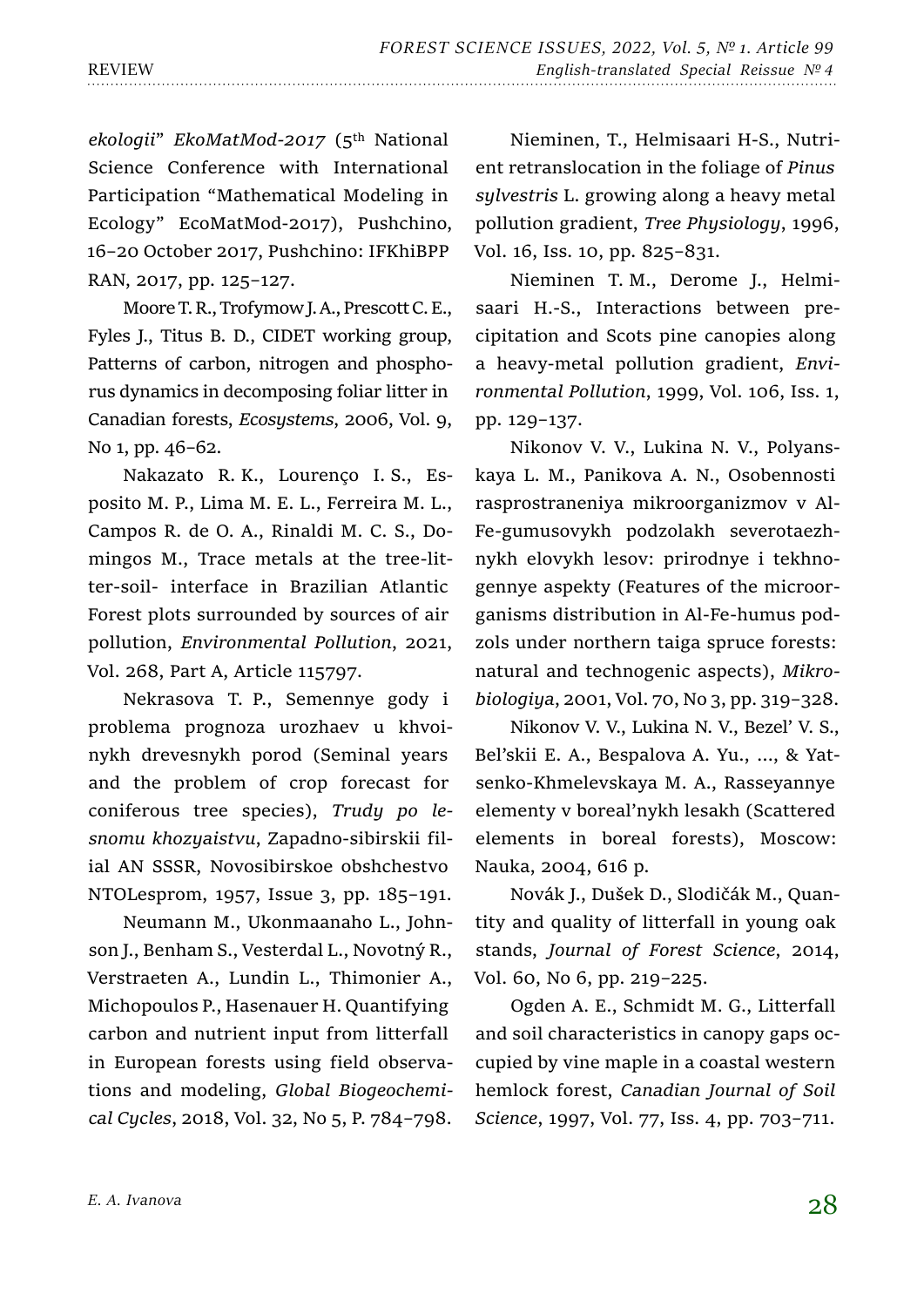Osipov A. F., Zapasy i potoki organicheskogo ugleroda v ekosisteme spelogo sosnyaka chernichnogo srednei taigi (Stocks and fluxes of organic carbon in the ecosystem of mature bilberry pine forest of the middle taiga), *Sibirskii lesnoi zhurnal*, 2017, No 2, pp. 70–80.

Pausas J. G., Litter fall and litter decomposition in *Pinus sylvestris* forests of the eastern Pyrenees, *Journal of Vegetation Science*, 1997, Vol. 8, pp. 643–650.

Pedersen L. B., Bille-Hansen J., A comparison of litterfall and element fluxes in even aged Norway spruce, sitka spruce and beech stands in Denmark, *Forest Ecology & Management*, 1999, Vol. 114, pp. 55–70.

Petrochenko K. A., Kurovskii A. V., Babenko A. S., Yakimov Yu. E., Vermikompost na osnove listovogo opada — perspektivnoe kal'tsievoe udobrenie (Leaf litter-based vermicompost as promising calcium fertilizer), *Vestnik Tomskogo gosudarstvennogo universiteta. Biologiya*, 2015, No 2 (30), pp. 20–34.

Polyanskaya L. M., Nikonov V. V., Lukina N. V., Panikova A. N., Zvyagintsev V. G., Mikroorganizmy Al-Fe-gumusovykh podzolov sosnyakov lishainikovykh v usloviyakh aerotekhnogennogo zagryazneniya (Microorganisms of Al-Fe-humus podzols of lichen pine forests under conditions of aerotechnogenic contamination), *Pochvovedenie*, 2001, No 2, pp. 215–226.

Pomogaibin E. A., Pomogaibin A. V., Vliyanie derev'ev roda *Juglans* L. na tsellyulozorazrushayushchuyu aktivnost' pochvy v usloviyakh dendrariya botanicheskogo sada Samarskogo universiteta (*Juglans* L. genus trees influence on cellulolytic soil activity in Samara University Botanical Garden Dendrarium), *Samarskii nauchnyi vestnik*, 2018, Vol. 7, No 1 (22), pp. 105–109.

Portillo-Estrada M., Korhonen J., Pihlatie M., Pumpanen J., Frumau A., Morillas L., Tosens T., Niinemets Ü., Inter- and intra-annual variations in canopy fine litterfall and carbon and nitrogen inputs to the forest floor in two European coniferous forests, *Annals of Forest Science*, 2013, Vol. 70, Iss. 4, pp. 367–379.

Portillo-Estrada M., Pihlatie M., Korhonen J. F. J., Levula J., Frumau A. K. F., Ibrom A., Lembrechts J. J., Morillas L., Horváth L., Jones S. K., Niinemets Ü., Climatic controls on leaf litter decomposition across European forests and grasslands revealed by reciprocal litter transplantation experiments, *Biogeosciences*, 2016, Vol. 13, pp. 1621–1633.

Preston C. M., Bhatti J. S., Flanagan L. B., Norris C., Stocks, chemistry, and sensitivity to climate change of dead organic matter along the Canadian boreal forest transect case study, *Climate Change*, 2006, Vol. 74, pp. 233–251.

Purahong W., Kapturska D., Pecyna M. J., Schulz E., Schloter M., Buscot F., Hofrichter M., Krüger D., Influence of Different Forest System Management Practices on Leaf Litter Decomposition Rates,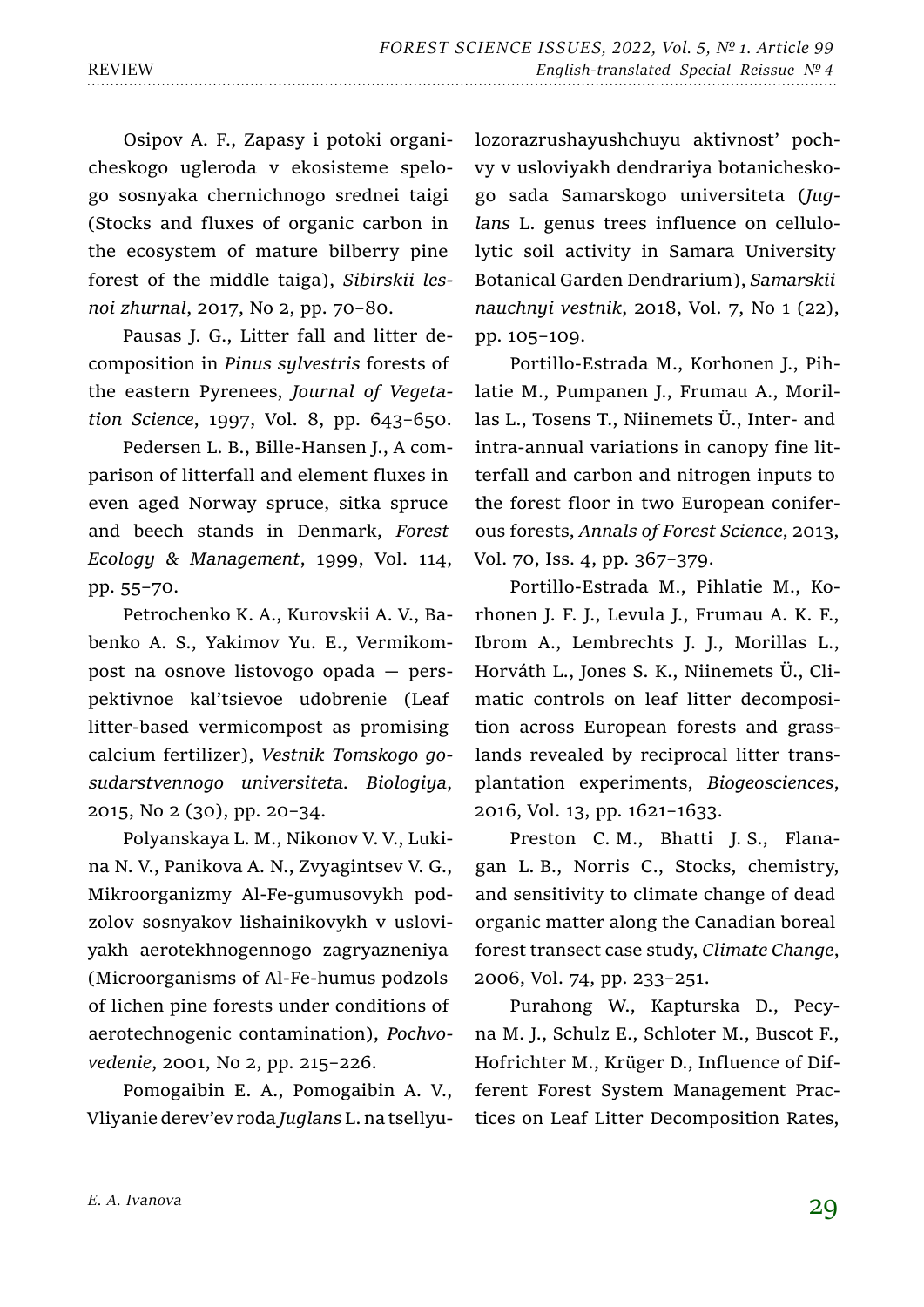Nutrient Dynamics and the Activity of Ligninolytic Enzymes: A Case Study from Central European Forests, *PLoS ONE*, 2014, Vol. 9, Iss. 4, pp. 1–11.

Rahman M. M., Tsukamoto J., Rahman M. M., Yoneyama A., Mostafa K. M., Lignin and its effects on litter decomposition in forests ecosystems, *Chemistry & Ecology*, 2013, Vol. 29, Iss. 6, pp. 540–553.

Rakhleeva A. A., Semenova T. A., Striganova B. R., Terekhova V. A., Dinamika zoomikrobnykh kompleksov pri razlozhenii rastitel'nogo opada v el'nikakh Yuzhnoi taigi (Dynamics of zoomicrobial complexes upon decomposition of plant litter in spruce forests of the southern taiga), *Pochvovedenie*, 2011, No 1, pp. 44–55.

Rautio P., Huttunen S., Lamppu J., Effects of sulphur and heavy metal deposition on foliar chemistry of Scots pines in Finnish Lapland and on the Kola Peninsula, *Chemosphere*, 1998a, Vol. 36, Iss. 4, pp. 979–984.

Reshetnikova T. V., Lesnye podstilki kak depo biogennykh elementov (Forest litters as the biogenic element depo), *Vestnik KrasGAU*, 2011, No 12, pp. 74–81.

Rodin L. E., Remezov N. P., Bazilevich N. I., *Metodicheskie ukazaniya k izucheniyu dinamiki i biologicheskogo krugovorota v fitotsenozakh* (Guidelines for the study of the dynamics and biological cycle in plant communities), Leningrad: Nauka, 1967, 145 p.

*Rukovodstvo po kompleksnomu monitoringu* (Integrated Monitoring Manual),

Moscow: FGBU "IGKE Rosgidrometa i RAN", 2013, 153 p.

Salemaa M., Derome J., Helmisaari H.-S., Nieminen T., Vanha-Majamaa I., Element accumulation in boreal bryophytes, lichens and vascular plants exposed to heavy metal and sulfur deposition in Finland, *Science of the Total Environment*, 2004, Vol. 324, Iss. 1–3, pp. 141–160.

Sayer E. J., Tanner E. V. J., Experimental investigation of the importance of litterfall in lowland semi-evergreen tropical forest nutrient cycling, *Journal of Ecology*, 2010, Vol. 98, No 5, pp. 1052–1062.

Sayer E. J., Using experimental manipulation to assess the roles of leaf litter in the functioning of forest ecosystems, *Biological Reviews*, 2005, Vol. 80, pp. 1–31.

Scherer-Lorenzen M., Bonilla J. L., Potvin C., Tree species richness affects litter production and decomposition rates in a tropical biodiversity experiment, *Oikos*, 2007, Vol. 116, Iss. 12, pp. 2108–2124.

Shaimardanova A. Sh., Stepanova S. V., Shaikhiev I. G., Issledovanie vozmozhnosti mnogokratnogo ispol'zovaniya listovogo opada v kachestve sorbtsionnogo materiala po otnosheniyu k ionam zheleza (Study of reusability of leaf litter as a sorption material in relation to iron ions), *Izvestiya VUZov. Prikladnaya khimiya i biotekhnologiya*, 2017, Vol. 7, No 7, pp. 164–172.

Shpakovskaya I. M., Rozhak V. P., Dinamika drevesnogo opada v lesnykh ekosistemakh Striisko-Sanskoi Verkhoviny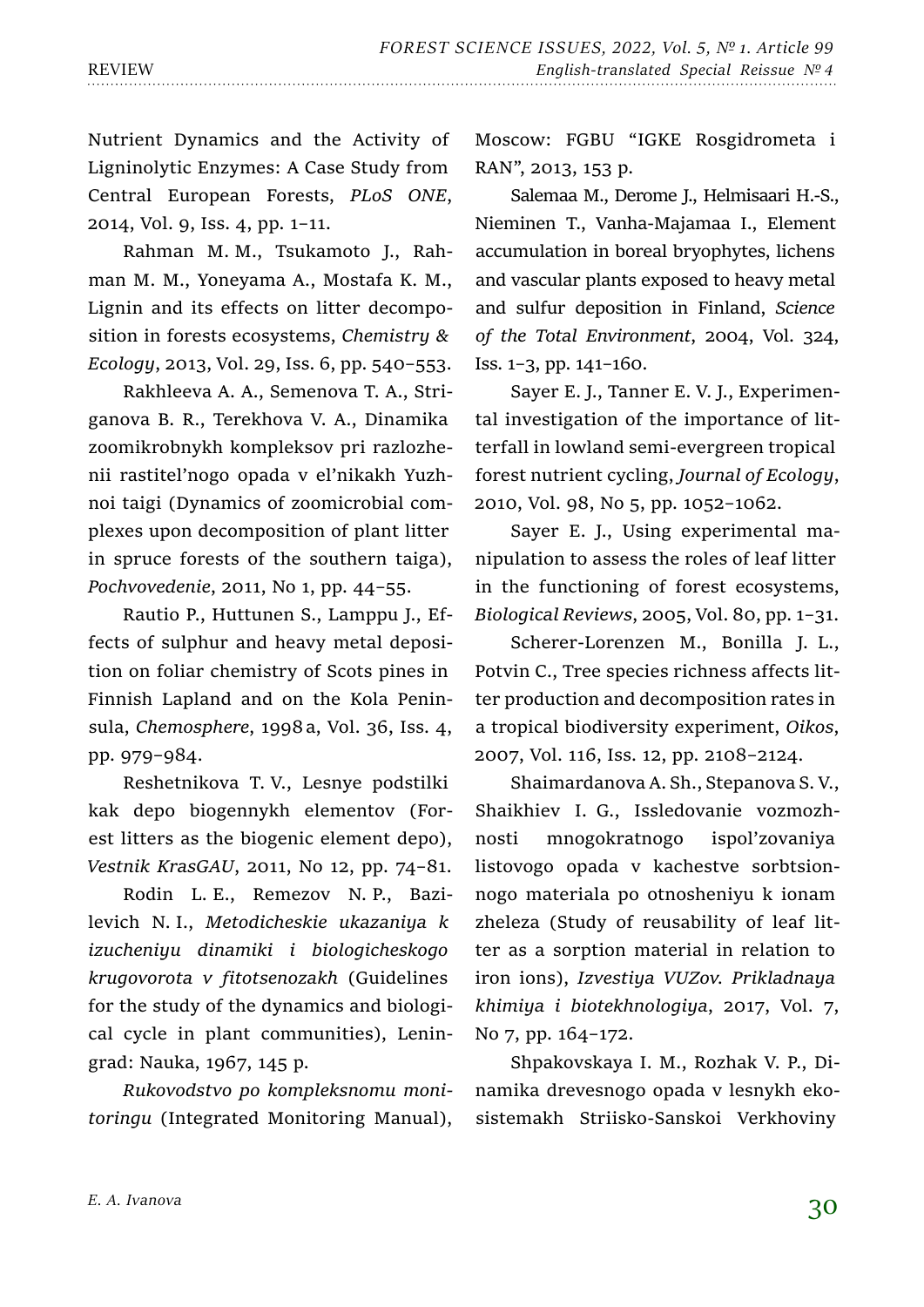(Ukrainskie Karpaty) (The tree litter dynamics in forest ecosystems of the Striysko-Sanskoy Verkhovyna (Ukrainian Carpathians)), *Zhurnal nauchnykh publikatsii aspirantov i doktorantov*, 2014, Iss. 1, pp. 175–179.

Silaicheva M. V., Stepanova S. V., Izuchenie vozmozhnosti mnogokratnogo ispol'zovaniya klenovogo opada v kachestve sorbtsionnogo materiala dlya ochistki model'noi vody ot ionov zheleza (II) (Study of possibility of maple litter multiple use as a sorption material for purifying model water from iron (II) ions), *Dostizheniya vuzovskoi nauki. Ekologiya i nauki o zemle*, 2016, No 23, pp. 230–235.

Slade E. M., Riutta T., Interacting effects of leaf litter species and macrofauna on decomposition in different litter environments, *Basic and Applied Ecology*, 2012, Vol. 13, Iss. 5, pp. 423–431.

Smirnova N. V., Tiunov A. V., Nechaeva T. V., Khudyaev S. A., Kruten' V. S., Lyubechanskii I. I., Vliyanie solei natriya i zheleza na mineralizatsiyu opada berezy v inkubatsionnom eksperimente (Influence of sodium and iron salts on the mineralization of birch litter in an incubation experiment), *Sb. materialov Vseross. nauch. konf. s mezhdunar. uchastiem, posvyashchennoi 110-letiyu vydayushchegosya organizatora nauki i pervogo direktora IPA SO RAN R. V. Kovaleva* "*Pochvennye resursy Sibiri: vyzovy XXI veka*" (Book of Proc. of All-Russian Science Conference with International Participation, Dedicated to the 110<sup>th</sup> Anniversary of the Outstanding Organizer of Science and the First Director of the IPA SB RAS R. V. Kovalev "Soil Resources of Siberia: Challenges of the XXI Century"), Novosibirsk, 4–8 December 2017, Tomsk: Izd. dom Tomskogo gosudarstvennogo universiteta, 2017, Part 1, pp. 254–257.

Sobachkin R. S., Kovaleva N. M., Petrenko A. E., Sobachkin D. S., Struktura goryuchikh materialov v sosnyakakh raznogo vozrasta Krasnoyarskoi lesostepi (The structure of forest fuels in variously aged pine woodlands of forest-steppe domain in Krasnoyarsk), *Lesovedenie*, 2017, No 6, pp. 431–436.

Stavrova N. I., Vliyanie atmosfernogo zagryazneniya na semenoshenie khvoinykh porod (The impact of atmospheric pollution on seed productivity of conifers), In: *Lesnye ekosistemy i atmosfernoe zagryaznenie* (Forest ecosystems and aerial pollution), Leningrad: Nauka, 1990, pp. 115–121 (200 p.)

Steinnes E., Lukina N., Nikonov V., Aamlid D., Røyset O. A gradient study of 34 elements in the vicinity of a coppernickel smelter in the Kola Peninsula, *Environmental Monitoring and Assessment*, 2000, Vol. 60, Iss. 1, pp. 71–88.

Stojnić S., Kebert M., Drekić M., Galić Z., Kesić L., Tepavac A., Orlović S., Heavy Metals Content in foliar litter and branches of *Quercus petraea* (Matt.) Liebl. and *Quercus robur* L. observed at two ICP Forests monitoring plots, *Southeast*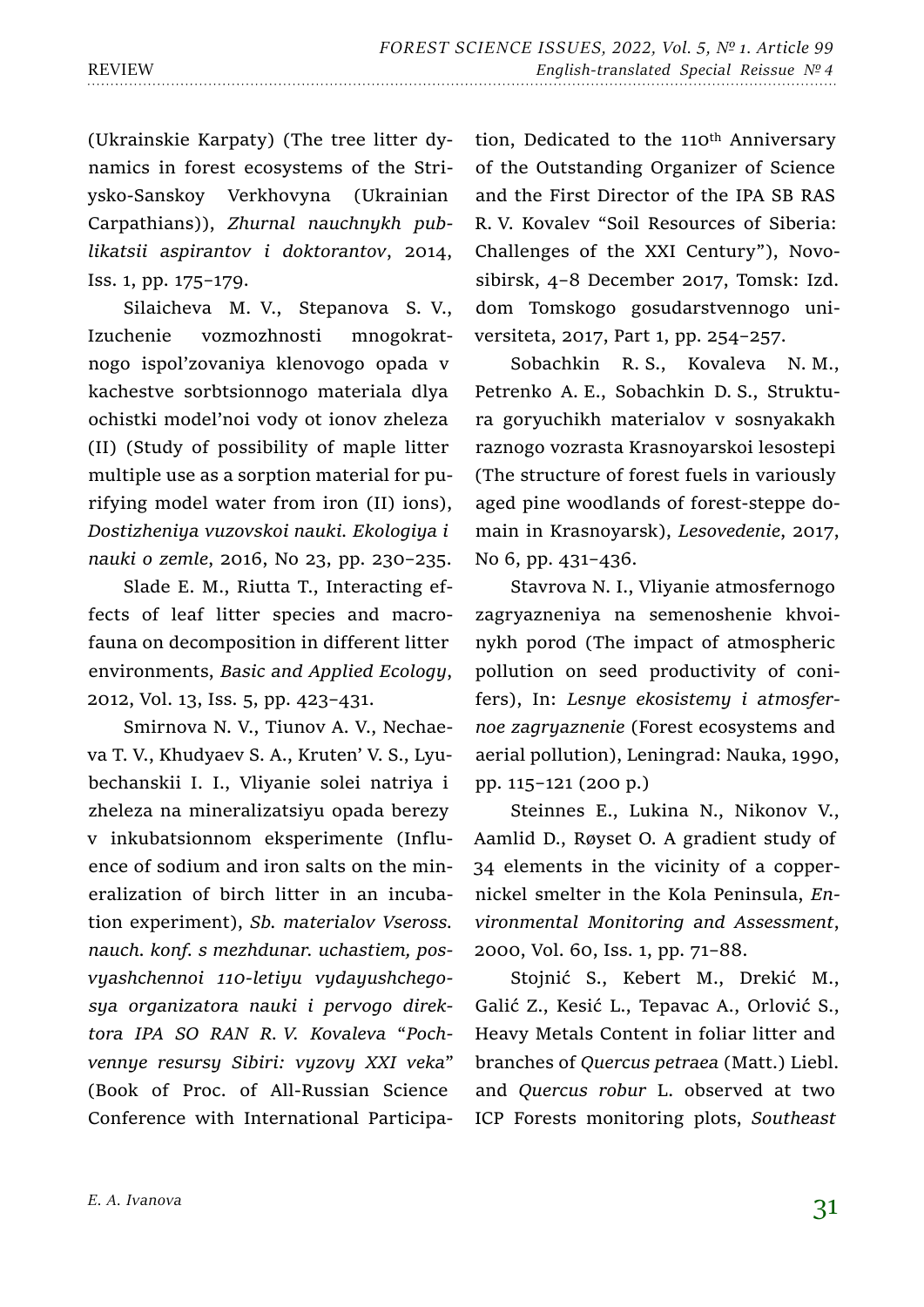*European forestry*, 2019, Vol. 10, No 2, pp. 151–157.

Sukhareva T. A., Lukina N. V., Mineral'nyi sostav assimiliruyushchikh organov khvoinykh derev'ev posle snizheniya urovnya atmosfernogo zagryazneniya na Kol'skom poluostrove (Mineral composition of assimilative organs of conifers after reduction of atmospheric pollution in the Kola peninsula), *Ekologiya*, 2014, No 2, pp. 97–104.

Sverguzova S. V., Sapronova Zh. A., Svyatchenko A. V., Ispol'zovanie listovogo opada kashtanov dlya izvlecheniya ionov nikelya iz rastvorov (Using chestnut leaf litter to extract nickel ions from solutions), *Sb. dokl. III Mezhdunar. nauch.-tekh. konf.* "*Energo- i resursosberegayushchie ekologicheski chistye khimiko-tekhnologicheskie protsessy zashchity okruzhayushchei sredy*" (Book of papers of the III International Scientific Conference "Energy- and resource-saving environmentally friendly chemical-technological processes of environmental protection"), Belgorod, 14–15 November 2017, Belgorod, 2017, pp. 84–89.

Symonds J., Morris D. M., Kwiaton M. M., Effects of harvest intensity and soil moisture regime on the decomposition and release of nutrients from needle and twig litter in northwestern Ontario, *Boreal Environment Research*, 2013, Vol. 18, No 5, pp. 401–413.

Tarkhanov S. N., Povrezhdennost' khvoinykh drevostoev ust'ya i del'ty Severnoi Dviny v usloviyakh atmosfernogo zagryazneniya (Damaged coniferous forest stands of Northern Dvina mouth and deltas in conditions of atmospheric pollution), *Izvestiya Samarskogo nauchnogo tsentra RAN*, 2009, Vol. 11, No 1–3, pp. 394–399.

Trap J., Hättenschwiler S., Gattin I., Aubert M., Forest ageing: an unexpected driver of beech leaf litter quality variability in European forests with strong consequences on soil processes, *Forest Ecology and Management*, 2013, Vol. 302, pp. 338–345.

Tsandekova O. L., Dinamika nakopleniya zoly v opade *Acer negundo* L. v usloviyakh narushennykh poimennykh fitotsenozov (Dynamics of accumulation of ash in litter *Acer negundo* L. under conditions of disturbed floodplain phytocenoses), *Byulleten' nauki i praktiki*, 2018, Vol. 4, No 12, pp. 148–152.

Tsvetkov V. F., Tsvetkov I. V., *Les v usloviyakh aerotekhnogennogo zagryazneniya* (Forest in conditions of aerial technogenic pollution), Arkhangel'sk, 2003, 354 p.

Tsvetkov V. F., Tsvetkov I. V., *Promyshlennoe zagryaznenie okruzhayushchei sredy i les* (Industrial pollution of environment and forest), Arkhangel'sk: IPTs SAFU, 2012, 312 p.

Tu L-h., Hu H-l., Chen G., Peng Y., Xiao Y-l., Hu T-x., Zhang J., Li X-w., Liu L., Tang Y., Nitrogen addition significantly affects forest litter decomposition under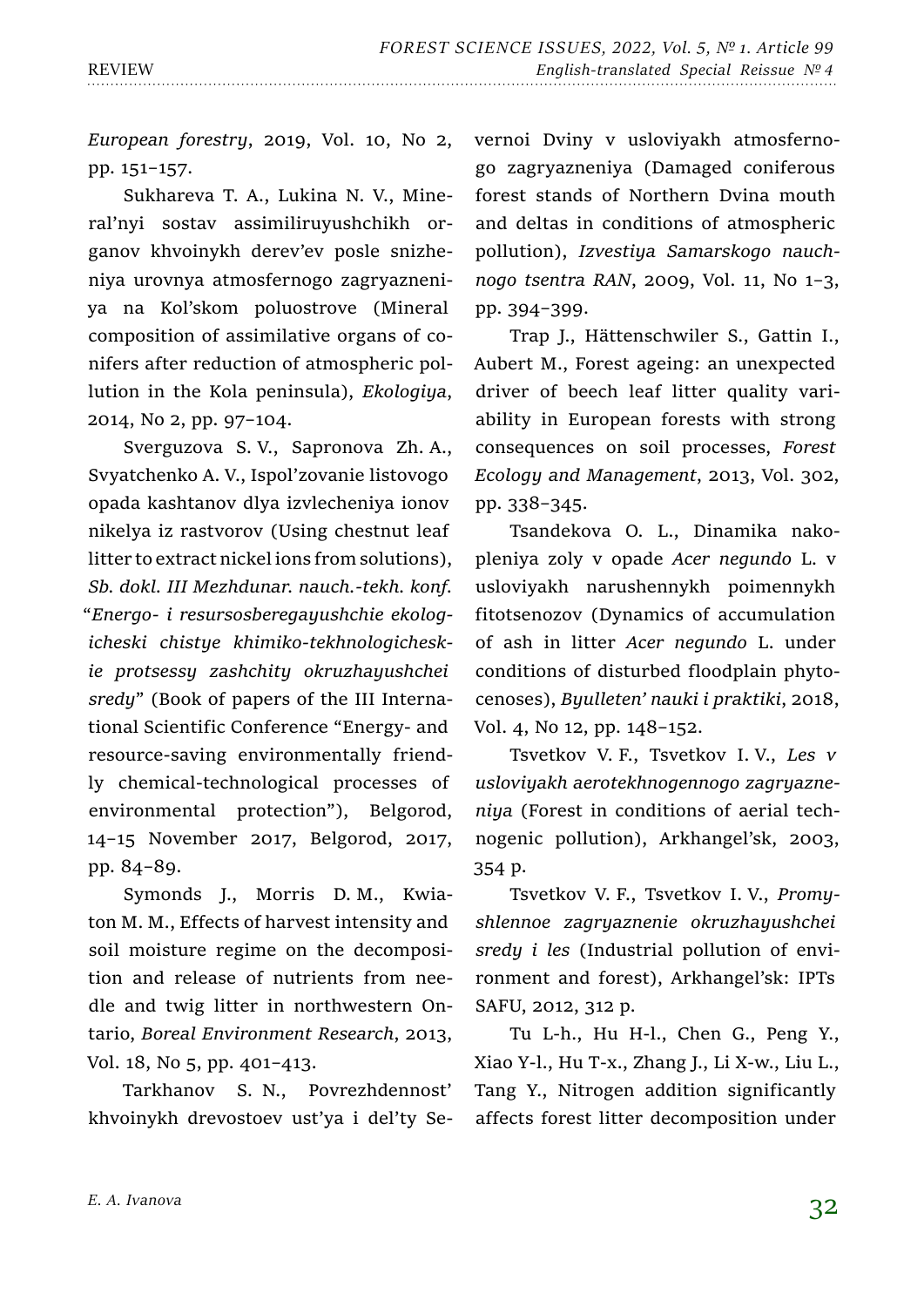high levels of ambient nitrogen deposition, *PLoS ONE*, 2014, Vol. 9, Iss. 2. P. 1–9.

Ťupek B., Mäkipää R., Heikkinen J., Peltoniemi M., Ukonmaanaho L., Hokkanen T., Nöjd P., Nevalainen S., Lindgren M., Lehtonen A., Foliar turnover rates in Finland  $-$  comparing estimates from needle-cohort and litterfall-biomass methods, *Boreal Environment Research*, 2015, Vol. 20, No 2, pp. 283–304.

Ufimtsev V. I., Egorova I. N., Rol' rastitel'nogo opada v formirovanii fitogennykh polei sosny obyknovennoi na tekhnogennykh elyuviyakh Kuzbassa (Role of the vegetable debris in formation of phytogenous fields of the scots pine on technogenic eluviums of Kuzbass), *Uspekhi sovremennogo estestvoznaniya*, 2016, No 4, pp. 116–120.

Ukonmaanaho L., Merila P., Nöjd P., Nieminen T. M., Litterfall production and nutrient return to the forest floor in Scots pine and Norway spruce stands in Finland, *Boreal Environment Research*, 2008, Vol. 13 (suppl. B), pp. 67–91.

Ukonmaanaho L., Pitman R., Bastrup-Birk A., Breda N., Rautio P., Manual on methods and criteria for harmonized sampling, assessment, monitoring and analysis of the effects of air pollution on forests In: Part XIII: *Sampling and Analysis of Litterfall*, UNECE ICP Forests Programme Co-ordinating Centre, Eberswald, 2016, 15 p.

Vacek S., Vacek Z., Bílek L., Simon J., Remeš J., Hůnová I., Král J., Putalová T., Mikeska M., Structure, regeneration and growth of Scots pine (*Pinus sylvestris* L.) stands with respect to changing climate and environmental pollution, *Silva Fennica*, 2016, Vol. 50, No 4, Article 1564.

Van Nevel L., Mertens J., Demey A., De Schrijver A., De Neve S., Tack F. M. G., Verheyen K., Metal and nutrient dynamics in decomposing tree litter on a metal contaminated site, *Environmental Pollution*, 2014, Vol. 189, pp. 54–62.

Vavrova P., Penttila T., Laiho R., Decomposition of Scots pine fine woody debris in boreal conditions: Implications for estimating carbon pools and fluxes, *Forest Ecology and Management*, 2009, Vol. 257, Iss. 2, pp. 401–412.

Vedrova E. F., Reshetnikova T. V., Massa podstilki i intensivnost' ee razlozheniya v 40-letnikh kul'turakh osnovnykh lesoobrazuyushchikh porod Sibiri (Litter mass and intensity of litter decomposition in 40-year old plantations of the main forest forming species of Siberia), *Lesovedenie*, 2014, No 1, pp. 42–50.

Vesterdal L., Elberling B., Christiansen J. R., Callesen I., Schmidt I. K., Soil respiration and rates of soil carbon turnover differ among six common European tree species, *Forest Ecology and Management*, 2012, Vol. 264, pp. 185–196.

Vorobeichik E. L., Pishchulin P. G., Promyshlennoe zagryaznenie snizhaet rol' derev'ev v formirovanii struktury polei kontsentratsii tyazhelykh metallov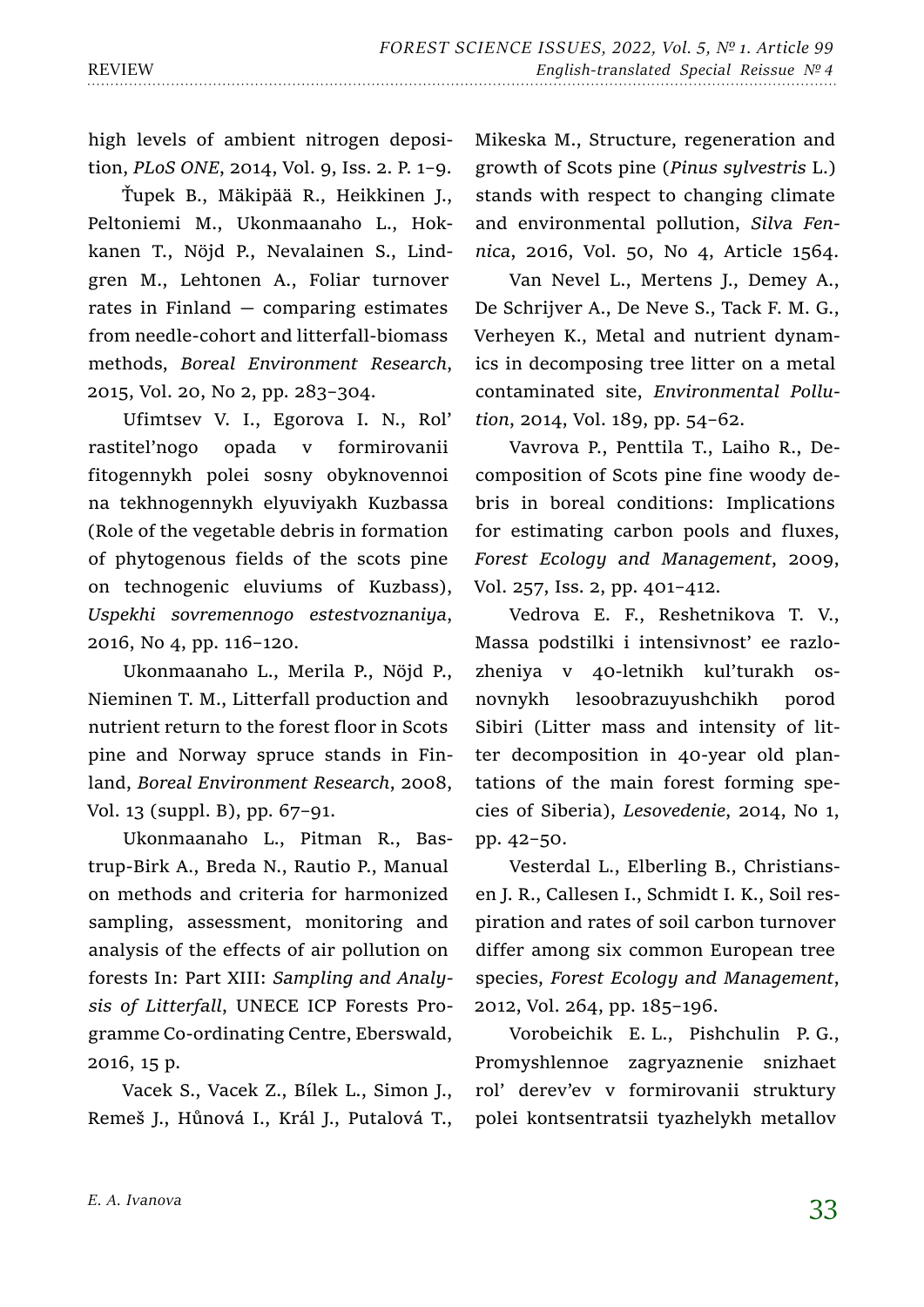v lesnoi podstilke (Industrial pollution reduces the effect of trees on forming the patterns of heavy metal concentration fields in forest litter), *Ekologiya*, 2016, No 5, pp. 323–334.

Vorobeichik E. L., Pishchulin P. G., Vliyanie otdel'nykh derev'ev na pH i soderzhanie tyazhelykh metallov v lesnoi podstilke v usloviyakh promyshlennogo zagryazneniya (Effect of individual trees on the pH and the content of heavy metals in forest litters upon industrial contamination), *Pochvovedenie*, 2009, No 8, pp. 927–939.

Vorobeichik E. L., Pishchulin P. G., Vliyanie derev'ev na skorost' destruktsii tsellyulozy v pochvakh v usloviyakh promyshlennogo zagryazneniya (Effect of trees on the decomposition rate of cellulose in soils under industrial pollution), *Pochvovedenie*, 2011, No 5, pp. 597–610.

Vorobeichik E. L., Trubina M. R., Khantemirova E. V., Bergman I. E., Mnogoletnyaya dinamika lesnoi rastitel'nosti v period sokrashcheniya vybrosov medeplavil'nogo zavoda (Long-term dynamic of forest vegetation after reduction of copper smelter emissions), *Ekologiya*, 2014, No 6, pp. 448–458.

Vorob'eva I. G., Naumova A. N., Intensivnost' protsessa destruktsii rastitel'nogo opada v pochvakh sukhikh mestoobitanii (Intensity of waste degradation in dry habitat soils), *III international forest soil science conference: Productivity and resistance of forest soils,*  *Proc. Conf.*, Petrozavodsk, 7–11 September, 2009, pp. 192–195.

Wardle D. A., Nilsson M.-C., Zackrisson O., Gallet C., Determinants of litter mixing effects in a Swedish boreal forest, *Soil Biology and Biochemistry*, 2003, Vol. 35, Iss. 6, pp. 827–835.

Wood T. E., Lawrence D., Clark D. A., Determinants of leaf litter nutrient cycling in a tropical rain forest: soil fertility versus topography, *Ecosystems*, 2006, No 9, pp. 700–710.

Wood T. E., Lawrence D., Clark D. A., Chazdon R. L., Rain forest nutrient cycling and productivity in response to large-scale litter manipulation, *Ecology*, 2009, Vol. 90, No 1, pp. 109–121.

Xu S., Liu L. L., Sayer E. J., Variability of above-ground litter inputs alters soil physicochemical and biological processes: a meta-analysis of litterfall-manipulation experiments, *Biogeosciences*, 2013, Vol. 10, Iss. 11, pp. 7423–7433.

Yarmishko V. T., Lyanguzova I. V., Mnogoletnyaya dinamika parametrov i sostoyaniya khvoi *Pinus sylvestris* L. v usloviyakh aerotekhnogennogo zagryazneniya na Evropeiskom Severe (Long-term dynamics of parameters and state of *Pinus sylvestris* L. needles in the conditions of aerial technogenic pollution in the European North), *Izvestiya SPbLTA*, Saint-Petersburg: SPbGLTU, 2013, No 2 (203), pp. 30–46.

Yavitt J. B., Williams C. J., Conifer litter identity regulates anaerobic microbial